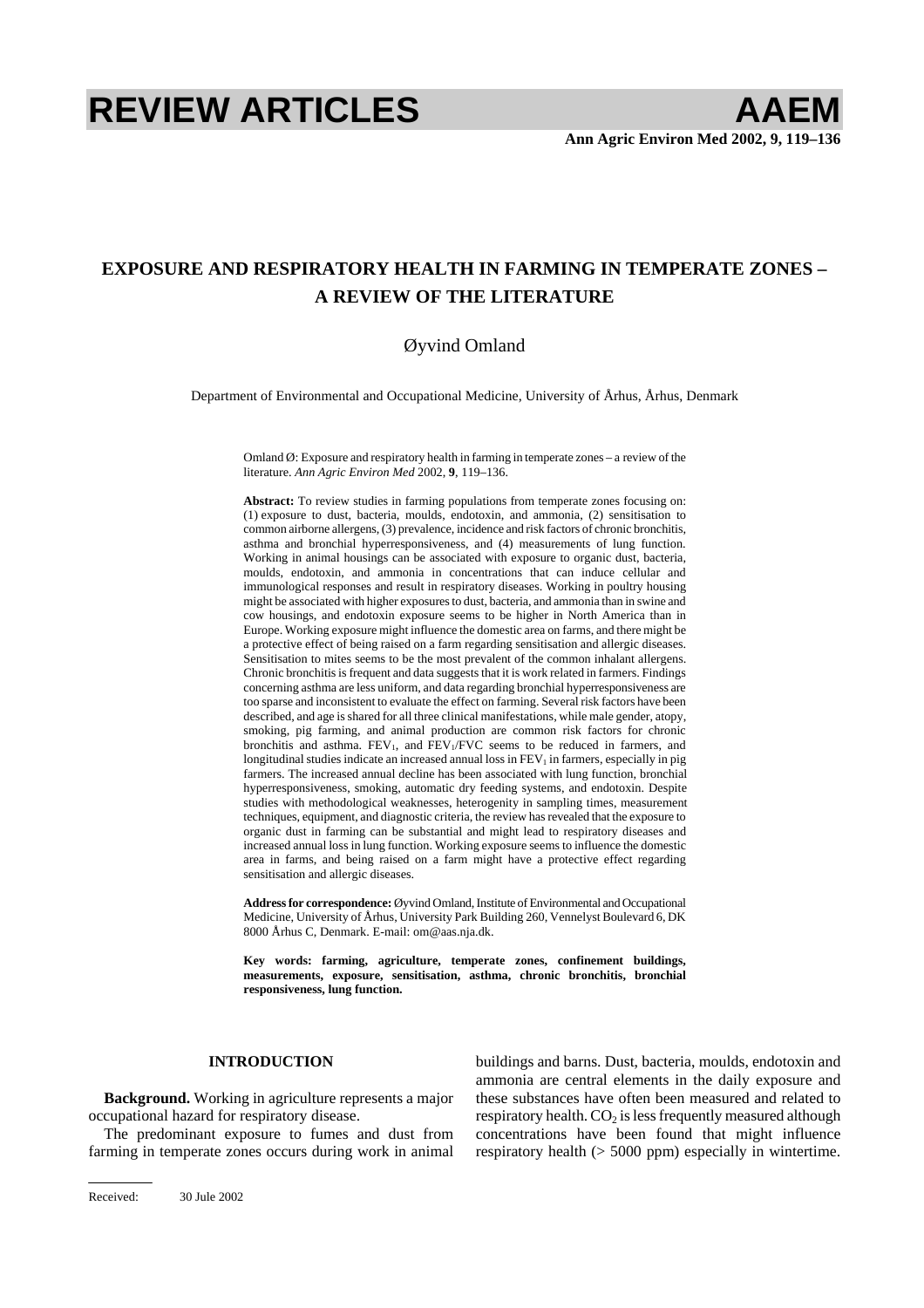Table 1. Total dust stationary sampling in mg/m<sup>3</sup>.

| country    | housing | N   | mean          | range          | reference |
|------------|---------|-----|---------------|----------------|-----------|
| CAN        | swine   | 54  | 2.93          | $1.71 - 5.02$  | 122       |
| NL         | swine   | 175 | 4.01          | $0.47 - 23.48$ | 37        |
| <b>US</b>  | swine   | 45  | 4.3           |                | 24        |
| CAN        | swine   | 8   | 3.54          | $2.20 - 5.63$  | 14        |
| <b>FIN</b> | swine   | 6   | 8.5           | $6.5 - 11.3$   | 65        |
| UK         | swine   | 75  | 1.87          |                | 102       |
| NL         | swine   | 48  | 2.43          |                | 102       |
| DK         | swine   | 64  | 2.76          |                | 102       |
| D          | swine   | 68  | 1.95          |                | 102       |
| <b>FIN</b> | cow     | 5   | $0.36 - 0.69$ |                | 109       |
| D          | cow     | 211 | 0.74          | $0.007 - 6.5$  | 62        |
| <b>FIN</b> | cow     | 10  | 1.0           | $0.1 - 1.3$    | 65        |
| UK         | cow     | 36  | 0.22          |                | 102       |
| NL         | cow     | 64  | 0.30          |                | 102       |
| DK         | cow     | 63  | 0.39          |                | 102       |
| D          | cow     | 68  | 0.65          |                | 102       |
| <b>FIN</b> | poultry | 11  | 6.0           | $2.7 - 13.1$   | 65        |

1011 measurements.

The lowest mean value was  $0.22 \text{ mg/m}^3$  and the highest was  $8.5 \text{ mg/m}^3$ , (range  $0.007 - 23.48$  mg/m<sup>3</sup>). The measurements in Table 1 might indicate a higher exposure in swine houses (mean 1.87–8.5 mg/m<sup>3</sup>, range 0.47–23.48 mg/m<sup>3</sup>) than exposure in cow houses (mean  $0.22-1.0$  mg/m<sup>3</sup>, range  $0.007$  $B6.5$  mg/m<sup>3</sup>). Exposure assessment in poultry housing are too sparse to allow any comparison with exposure in pig- and cow houses.

Table 2. Respirable dust stationary sampling in mg/m<sup>3</sup>.

| country   | housing | N   | mean | range          | reference |
|-----------|---------|-----|------|----------------|-----------|
| CAN       | swine   | 54  | 0.13 | $0.05 - 0.32$  | 122       |
| <b>US</b> | swine   | 38  | 0.3  |                | 24        |
| UK        | swine   | 75  | 0.24 |                | 102       |
| NL        | swine   | 48  | 0.25 |                | 102       |
| DK        | swine   | 64  | 0.26 |                | 102       |
| D         | swine   | 68  | 0.18 |                | 102       |
| UK        | cow     | 35  | 0.15 |                | 102       |
| NL        | cow     | 62  | 0.09 |                | 102       |
| DK        | cow     | 64  | 0.04 |                | 102       |
| D         | cow     | 68  | 0.05 |                | 102       |
| US        | cow     | 217 | 0.07 | $0.007 - 8.03$ | 62        |
| UK        | poultry | 43  | 0.51 |                | 102       |
| NL        | poultry | 49  | 0.58 |                | 102       |
| DK        | poultry | 32  | 0.64 |                | 102       |
| D         | poultry | 32  | 0.19 |                | 102       |

949 measurements.

Lowest mean value was  $0.04 \text{ mg/m}^3$  and the highest was  $0.64 \text{ mg/m}^3$ . The range was given only for two set of measurements and was found between  $0.007$  mg/m<sup>3</sup> and  $8.03$  mg/m<sup>3</sup>. Exposure in poultry housing (mean  $0.64$  to  $0.19 \text{ mg/m}^3$ ) might be higher than in swine housing (mean 0.30 to 0.18 mg/m<sup>3</sup>) and even lower in cow housing (mean 0.15 to 0.04 mg/m<sup>3</sup>).

Exposure to the highly toxic gas hydrogen sulphide can cause sudden death if presented under anaerobic circumstances, but the gas represents hardly any risk as an irritant to the lungs in concentrations that might be measured in animal houses in modern farming under aerobic circumstances. Besides these components, exposure to animal derived material like dander, hair and bristle can be related to increased risk of respiratory diseases. Allergological studies in farming populations in temperate climates have revealed a high prevalence of sensitisation to mites. Inhalation of these substances might result in cellular and immunological responses that could lead to lung diseases. During the last two to three decades there has been a shift in focus concerning respiratory heath in relation to farming exposure from diseases in the parenchyma to diseases in the respiratory tract. Instead of mostly studying allergic alveolitis diseases like "farmers lung", increasing effort has been made to describe chronic bronchitis, bronchial responsiveness and asthma and to look for risk factors therein. Efforts have also been focused on measurements of lung function among farmers and to relate these measurements to values from other groups in the population.

Measurements of exposure (dust, bacteria, moulds, endotoxin and ammonia) and data of sensitisation related to farming occupation are presented. Figures of prevalences, incidences and risk factors to asthma, bronchial responsiveness, chronical bronchitis are described together with data on lung function and risk factors to reduced lung function. The review is restricted to studies in farming populations situated in temperate zones.

#### **EXPOSURE ON FARMS**

**Dust measurements, total and respirable.** The mean values for total and respirable dust exposure measurements with stationary and personal sampling are shown in Tables 1–4.

**Summary and remarks.** The presented dust exposure data should be compared with care, due to different measurement technique and equipment. The data are based on different sampling times ranging from 30 min [65] in some measurements up to 12 hours [102], and only a few of the data [24, 27] are presented as time weighted average exposure values (TWA). These differences in circumstances under which the sampling took place might be responsible for some of the differences in measured mean values. However, they might also represent a real difference in exposure intensities, and the exposure figures seem to be lowest in cow housings and highest in poultry housings . Some of the listed values for exposure exceed recommended values for continuous exposure of livestock [119] as well as occupational exposure limits for total organic dust in Denmark  $(3 \text{ mg/m}^3)$  [2].

**Bacteria and moulds measurements.** Up to a third of airborne bacteria in animal housings [8] has been reported to be in the respirable size range  $\left( \langle 5 \mu m \rangle \right)$  and spores for many fungi will also be in the respirable size range. The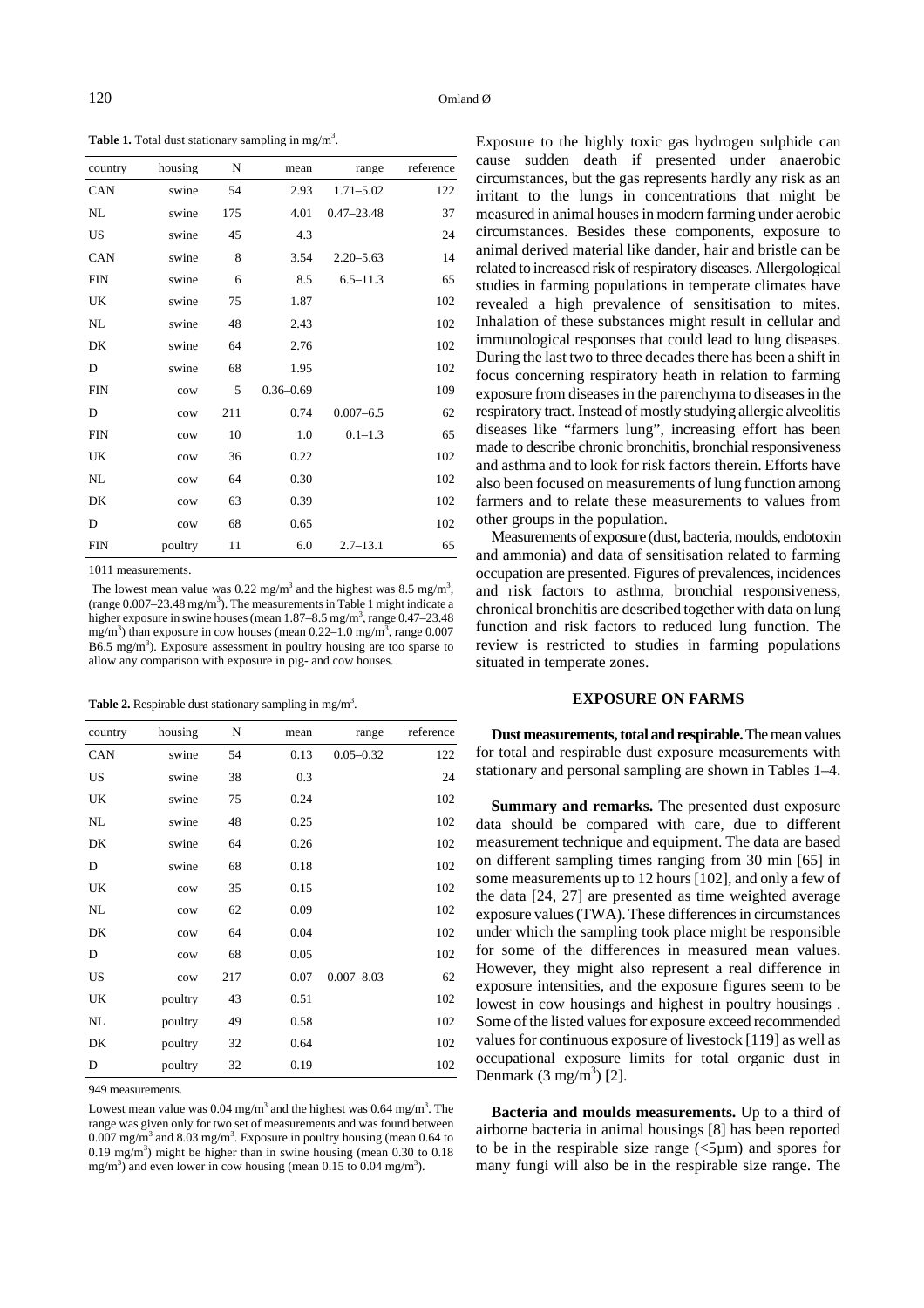total number of bacteria is a potential risk factor for respiratory health, and certain bacteria species like gramnegative bacteria might have a greater damaging potential than others [26]. Measurements of bacteria counts are shown in Table 6, and data of mould exposure are shown in Table 7.

**Summary and remarks.** The presented data of measured colony-forming units of bacteria and moulds should be handled with care, just like the data of dust exposure. Different measurement techniques and equipment have been used in the studies. The differences in exposure might be a reflection of heterogeneity in the condition of the buildings, in the climate, and the time of the year when the sampling took place. There might, however, also be differences in exposure intensities. When comparing the measurement data from the four European countries [96] some of the bias has been avoided due to identical techniques and equipment. The measurements were conducted at the same period of the year and the protocol for the measurements was the same in all countries. The findings from this study [96] indicate a higher exposure to total bacteria in poultry housing compared to pig and cow housing, unlike data concerning exposure to moulds, where no convincing pattern of difference in exposure levels were observed among confinement buildings for different animals. The data from the other referred studies does not contradict this assumption.

**Endotoxin measurements, total and respirable.** Endotoxins are lipopolysaccharides that are contained in the cell wall of gram-negative bacteria. During the last few years endotoxins have drawn increased attention due to studies [93, 94] suggesting that inhaled endotoxins might play a major part in the etiology of pulmonary inflammation and lung disease, at least from exposure in the grain industry. Therefore, several studies have been conducted to measure the size of the endotxin exposure also in farming. Measurements of total endotoxin are listed in Tables 8–9 and for respirable endotoxin in Tables 10–11.

**Summary and remarks.** As low as 9  $\text{ng/m}^3$  of pure endotoxin has been reported as inducing adverse pulmonary effect in subjects sensitive to cotton dust [10, 56]. Among healthy subjects in the cotton industry [92] a cross shift decline in  $FEV<sub>1</sub>$  has been associated with exposure levels of approximately 100–200 ng/m<sup>3</sup>, chest tightness with 300– 500 ng/m<sup>3</sup> and fever with 500–1000 ng/m<sup>3</sup>. The presented data of exposure to endotoxin in animal housings reflects, therefore, a possible risk for farmers to inhale amounts of endotoxin large enough to induce health effects in the lungs. However, the effect of endotoxin content in cotton dust may be different than the effect of endotoxin in dust from different farming exposures (grain and confinement buildings). Data suggest a higher no effect level in pig feeding exposure than in exposure from cotton dust [30].

**Ammonia measurements, stationary and personal.**  Ammonia originates from urine and faeces. Cows and swine excrete their superfluous nitrogen as urea in the urine and

**Table 3.** Total dust personal sampling in mg/m<sup>3</sup>.

| country | housing | N   | mean          | range          | reference |
|---------|---------|-----|---------------|----------------|-----------|
| US      | swine   | 55  | 6.8           |                | 24        |
| NL      | swine   | 161 | 2.6           | $0.9 - 5.9$    | 80        |
| US      | swine   | 201 | 4.53          |                | 28        |
| FIN     | swine   | 25  | 12.6          | $2.2 - 40.3$   | 65        |
| NL      | swine   | 360 | 2.4           | $0.3 - 26.6$   | 79        |
| US      | swine   | 151 | 3.45          |                | 86        |
| FIN     | cow     | 5   | $0.31 - 3.16$ |                | 109       |
| FIN     | cow     | 30  | 5.4           | $0.5 - 9.5$    | 65        |
| US      | poultry | 238 | 6.5           | $0.02 - 81.33$ | 23        |
| FIN     | poultry | 13  | 13.0          | $5.7 - 37.6$   | 65        |

1,239 measurements.

The lowest mean value was  $0.31 \text{ mg/m}^3$  and the highest was  $13.0 \text{ mg/m}^3$ (range  $0.02$  B  $81.33$  mg/m<sup>3</sup>). There seems to be no differences in exposure levels between stationary and personal samplings. The personal measurements in the animal housings seem to be more even than the stationary ones, although the values measured inside cow houses (mean 0.31 to 5.4 mg/m<sup>3</sup>, range 0.5–9.5 mg/m<sup>3</sup>) might be lower than those from swine (mean 2.6 to 12.6 mg/m<sup>3</sup>, range 0.9–40.3 mg/m<sup>3</sup>) -or poultry houses (mean 6.5 to 13.0 mg/m<sup>3</sup>, range of 0.02–81.33 mg/m<sup>3</sup>).

**Table 4.** Respiratory dust personal sampling in mg/m<sup>3</sup>.

| country   | housing | N   | mean    | range         | reference |
|-----------|---------|-----|---------|---------------|-----------|
| US        | swine   | 34  | 0.3     |               | 24        |
| D         | swine   | 99  | $0.3^*$ | $0.0 - 39.4$  | 83        |
| US        | swine   | 201 | 0.23    |               | 28        |
| <b>US</b> | swine   | 151 | 0.26    |               | 86        |
| US        | poultry | 210 | 0.63    | $0.01 - 7.73$ | 23        |

695 measurements. \*median.

The lowest mean value was  $0.23 \text{ mg/m}^3$  and the highest was  $0.63 \text{ mg/m}^3$ (range  $0.0-39.4$  mg/m<sup>3</sup>). The mean values of the personal samplings did not seem to differ from the stationary mean values. Mean values from poultry houses (0.63 mg/m<sup>3</sup>, range 0.01–7.73 mg/m<sup>3</sup>) houses might be higher than the mean from swine housing  $(0.23-0.30 \text{ mg/m}^3)$ , range  $(0.0-39.4 \text{ mg/m}^3)$ , although the ranges are quite broad.

**Table 5.** Gram negative bacteria count in  $10^4$  CFU<sup>†</sup>/m<sup>3</sup> stationary sampling.

| country    | housing | N  | mean            | range         | reference |
|------------|---------|----|-----------------|---------------|-----------|
| NL         | swine   | 62 | 0.77            | $0.01 - 0.94$ | 37        |
| <b>CAN</b> | swine   |    | $60.001 - 0.02$ | $0 - 0.46^*$  | 15        |
| US         | swine   | 13 | 0.9             |               | 24        |

81 measurements.  $\text{``median''}$  CFU = colony forming units.

The lowest mean value was  $0.001 \times 10^4$  CFU/m<sup>3</sup> and the highest was  $0.9 \times$  $10^4$  CFU/m<sup>3</sup> (range  $0-0.94 \times 10^4$  CFU/m<sup>3</sup>). The exposure assessments from the Netherlands and US are quite similar but exposure data from Canada are much lower.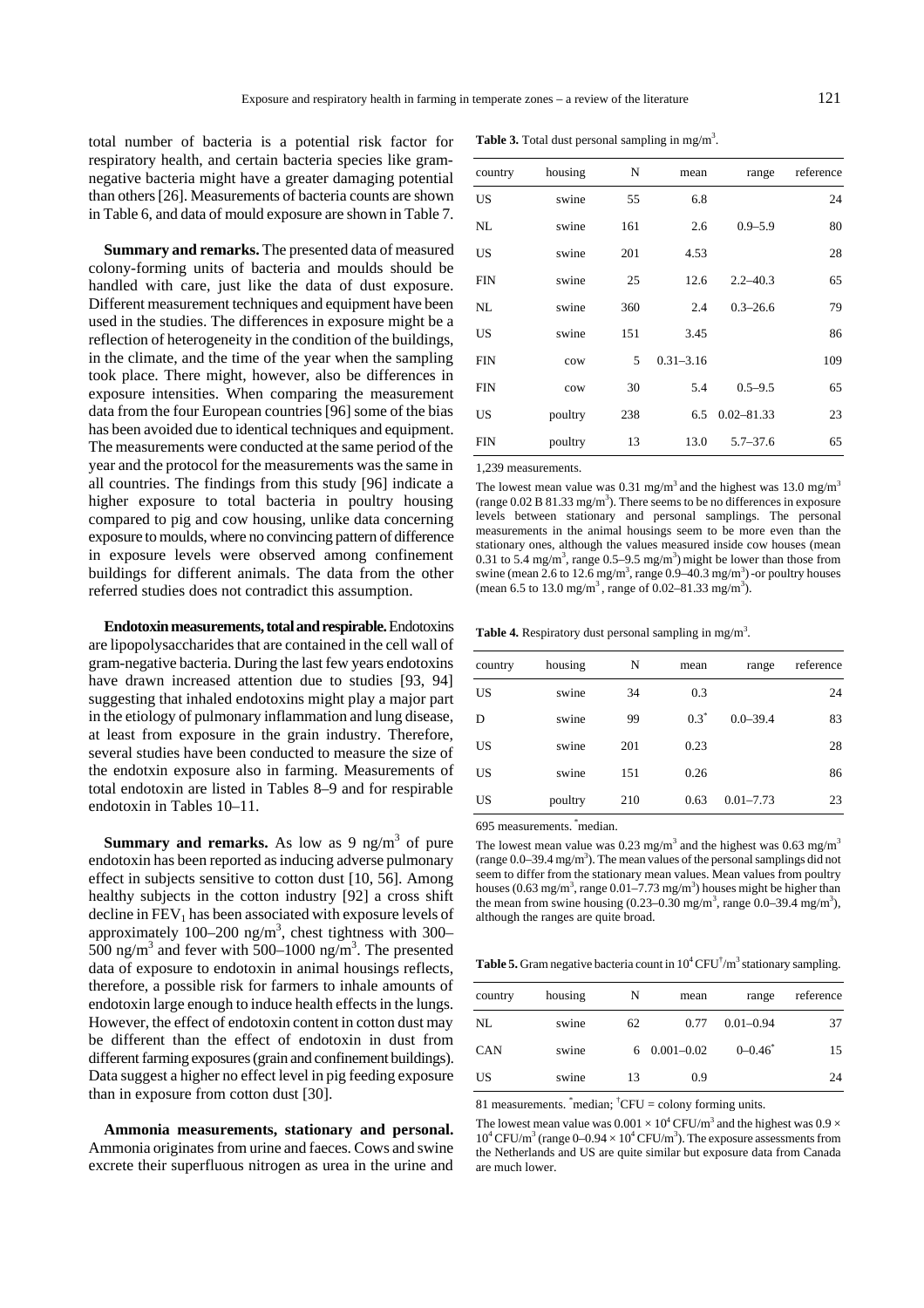**Table 6.** Bacteria count in  $10^5$  CFU<sup> $\dagger$ </sup>/m<sup>3</sup>, stationary sampling.

| country   | housing | N   | mean          | range                      | reference |
|-----------|---------|-----|---------------|----------------------------|-----------|
| NL        | swine   | 62  | 1.073         | $0.01 - 36$                | 37        |
| CAN       | swine   | 6   | $0.81 - 5.44$ | $0.61 - 12.5$ <sup>*</sup> | 15        |
| <b>US</b> | swine   | 37  | 14            |                            | 24        |
| CAN       | swine   | 8   | 4.25          | $1.67 - 9.29$              | 14        |
| $EUR^*$   | swine   | 86  | 1.28          |                            | 96        |
| US        | cow     | 181 | 120           | $0.15 - 2600$              | 62        |
| $EUR^*$   | cow     | 86  | 0.2           |                            | 96        |
| $EUR^*$   | poultry | 86  | 26.9          |                            | 96        |

552 measurements.  $\text{``median;} \text{``EUR} = \text{UK, NL, DK, D; } \text{``CFU = colony}$ forming units.

The lowest mean value was  $0.2 \times 10^5$  CFU/m<sup>3</sup> and the highest was 26.9  $\times$  $10^5$  CFU /m<sup>3</sup> (range  $0.01-2600 \times 10^5$  CFU /m<sup>3</sup>). The measurements of the mean values do not reveal different exposure levels in the animal housings, but if data from the 4 European countries [96] reflects real differences in exposure, poultry housing (mean  $26.9 \times 10^5$  CFU /m<sup>3</sup>) seems to have a higher exposure than pig (mean  $1.28 \times 10^5$  CFU /m<sup>3</sup>) and cow housing (mean  $0.2 \times 10^5$  CFU/m<sup>3</sup>).

**Table 7.** Moulds count in  $10^3 \text{ CFU}^{\dagger}/\text{m}^3$ , stationary sampling.

| country    | housing | N  | mean                      | range         | reference |
|------------|---------|----|---------------------------|---------------|-----------|
| CAN        | swine   | 6  | $0.01 - 015$ <sup>*</sup> | $0 - 0.56$    | 15        |
| <b>US</b>  | swine   | 34 | 20                        |               | 24        |
| <b>CAN</b> | swine   | 8  | 0.88                      | $0.14 - 1.81$ | 14        |
| $EUR^*$    | swine   | 68 | 5.01                      |               | 96        |
| <b>US</b>  | cow     | 65 | 19                        | $1.7 - 1600$  | 62        |
| $EUR^*$    | cow     | 68 | 6.31                      |               | 96        |
| $EUR^*$    | poultry | 68 | 10                        |               | 96        |

317 measurements.  $\text{``median;} \text{``EUR} = \text{UK, NL, DK, D; } \text{``CFU = colony}$ forming units.

The lowest median value was 0.01 to  $0.15 \times 10^3$  CFU/m<sup>3</sup> and the highest mean value was  $20 \times 10^3$  CFU/m<sup>3</sup> (range 0–1600  $\times 10^3$  CFU /m<sup>3</sup>). The exposure does not seem to differ between the animal housings. Viewing the data for the 4 European countries alone [96] gives the same impression of uniform exposure.

**Table 8.** Total endotoxin in  $ng/m<sup>3</sup>$ , stationary sampling.

| country   | housing | N   | mean             | range         | reference |
|-----------|---------|-----|------------------|---------------|-----------|
| CAN       | swine   | 46  | $1144^t$         | 43.8-4131     | 122       |
| NL        | swine   | 168 | 130              | $31 - 343$    | 37        |
| CAN       | swine   | 8   | $40.4^{\dagger}$ | $21.5 - 59.6$ | 14        |
| <b>US</b> | swine   | 54  | 200              |               | 24        |
| $EUR^*$   | swine   | 110 | $52.3 - 186.5$   |               | 96        |
| $EUR^*$   | cow     | 67  | $7.4 - 63.9$     |               | 96        |
| $EUR^*$   | poultry | 64  | 338.9-860.4      |               | 96        |

517 measurements. <sup>†</sup>Figure in EU/m<sup>3</sup>, transformed to ng/m<sup>3</sup> by dividing by 10; # EUR = UK, NL, DK, D.

The lowest mean value was 7.4 ng/m<sup>3</sup> and the highest was  $1144$  ng/m<sup>3</sup>. The measurements in Table 8 indicate a higher exposure in poultry houses (mean 338.9–860.4 ng/m<sup>3</sup>) and swine houses (mean 7.4–1144 ng/m<sup>3</sup>, range  $? -4131$  ng/m<sup>3</sup>) than cow houses (mean 52.3–186.5 ng/m<sup>3</sup>). Regarding the European data solely [96], exposure in poultry housing seems to be the highest (mean 338.9–860.4 ng/m<sup>3</sup>), second highest in swine housing (mean 52.3–186.5 ng/m<sup>3</sup>) and lowest in cow housing (mean 7.4–63.9 ng/m<sup>3</sup>).

undigested proteins in the faeces. Uric acid (70% of total N) and undigested protein (30% of total N) are the main nitrogen components in the faeces of poultry [75, 118]. Measurements of ammonia in animal housing are shown in Tables 12–13.

**Summary and remarks.** Of gasses known to be present in animal housings, ammonia is the gas which most frequent by approaches or exceeds the threshold limit values (25 ppm) [2, 24]. Working in animal housings might, therefore, expose farmers to amounts of ammonia severe enough to represent a challenge to the lungs that might induce negative health effects.

#### **SENSITISATION IN FARMERS**

Daily occupation as a farmer involves exposure to several allergens in considerable amounts. Most farming populations where allergological studies have taken place, have been situated in temperate climates. Data from France [6], Sweden [34, 36, 60, 61], Denmark [45, 47, 100], UK [5, 17] and Finland [103] have revealed a high prevalence of sensitisation to mites. Except for findings from Finland [103], sensitisation to pollen, animal dander and moulds are less prevalent. In Scandinavia, studies have revealed that sensitisation to *Lepidoglyphus Destructor* seems to be the most prevalent sensitiser of the storage mites, and *Lepidoglyphus Destructor* was the most dominant species in 13 of 16 Swedish barns [35]. Table 14 lists the prevalences of frequent allergens with a positive RAST-test in Scandinavian farming populations. The findings are based on data from [34, 36, 45, 60, 61].

The prevalence data from Hage-Hamsten [34, 36] and Kronqvist [60, 61] are mainly from dairy farming populations, and the study population totalled 440 and 461, respectively. Iversen [45] studied a random sample of farmers with medium sized to large farms in Denmark - 127 pig farmers and 60 dairy farmers. Compared to sensitisation to mites, sensitisation to animal danders, pollen and moulds are less frequent, although sensitisation to timothy grass seems to be high in Kronqvist's data [60, 61]. The prevalence of specific IgE to storage mites was positive in 17% of Scottish stock raising and dairy farmers [17] and between 59% and 9% in Scottish farm-workers [5], depending on respiratory symptoms. High prevalence of positive skin prick test ( $\geq$  3mm) reactions to mites was found among French, mostly dairy farmers [6]. In 664 subjects with no sign of bronchial hyperresponsiveness the prevalence was 15.4% to  $\geq$  one mites (6 in all), 11.6% to  $\geq$ one cereal dusts (6 in all), 5.3%, to  $\geq$  one pollen (5 in all), 5.3% to  $\geq$  on animal danders (6 in all) and 2.6% to  $\geq$  one moulds (3 in all). In 77 subjects with  $PD_{10}$  the prevalence was 24.7% to storage mites, 21.3% to cereal dust, 9.1% to pollen, 7.8% to animal dander and 5.2% to moulds. In a cohort of young Danes consisting of 230 female and 1734 male farming students and 407 male rural controls [100] the prevalence of skin prick test ( $\geq$  3mm) was highest for house dust mites, followed by storage mites and timothy in all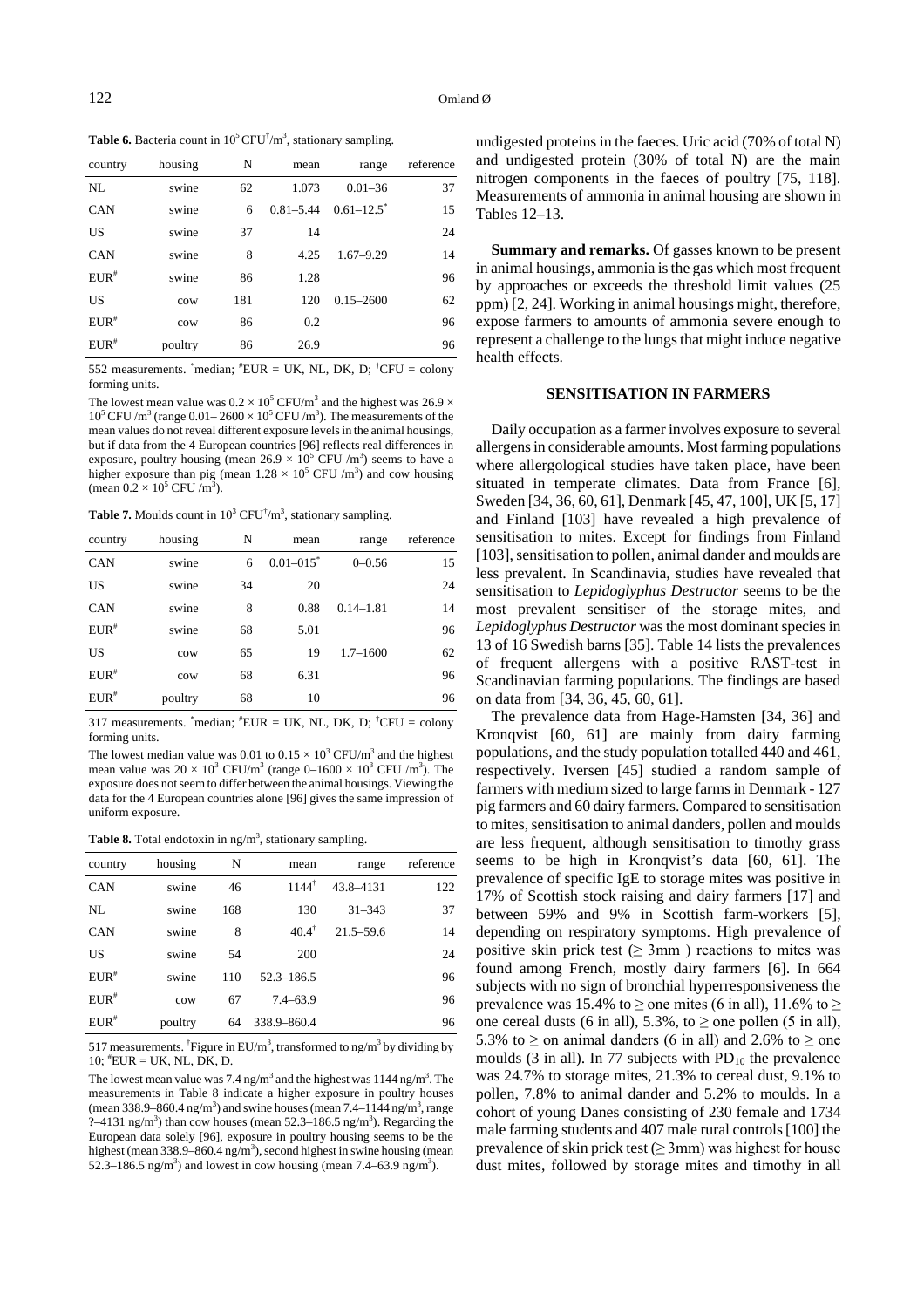groups. The skin prick test data from Finland [103] are difficult to compare with results from other studies partly due to the use of other needles than hypodermic and partly due to the presentation in mm<sup>2</sup> rather than in mm or  $\geq$  half the positive control. However, the skin prick reaction to *L. destructor* was the third greatest after cow dander and *Candida albicans*. It is worth considering that for many farmers the occupational exposure to allergens also influences the domestic exposure due to an often close connection between human living quarters and animal housings on farms. Hinze *et al.* [39] found a significant higher concentration of the major cow hair allergen in corridors and bedroom of cow farmers with barn and living quarters in the same building than in farms with separated quarters. Studies from Denmark [47] and Germany [84] have shown large amounts of mites in mattresses of pig farmers. The significance of these finding concerning sensitisation is not clear. Despite a larger content of mites in the mattresses of farmers than of urban dwellers the prevalence of sensitisation was not higher among the farmers than in the general population [84].

During the last three years several studies have been published addressing the relationship between sensitisation and atopic diseases and being raised on a farm, mainly in children [7, 31, 58, 87, 88, 116] but also in adolescents [32, 78] and adults [54, 77]. Farming as the parental occupation was significantly associated with reduced risk for atopic sensitisation (IgE CAP  $\geq$  2) for outdoors allergens (timothy grass, birth and mugwort) (OR 0.38, 95% CI 0.16–0.87) and for indoors allergens (house dust mite, cat and dog dander) (OR 0.15, 95% CI 0.04–0.57) in 404 Swiss children aged 13–15 years. The risk for atopic sensitisation was lowest in children from full-time farmers (adjusted OR 0.24, 95% CI 0.09-0.66) and less reduced in children from part-time farmers (adjusted OR 0.54, 95% CI 0.15–1.96), indicating a trend in atopic sensitisation from children of non-farming to full-time farming parents [7]. Riedler *et al.* [87] analysed skin prick test data from 1,137 Australian children aged 8– 10 years. They found a significant lower prevalence of positive skin prick test reaction to at least one of eight common local allergens in children living on a farm compared to children living outside farms (18.8% *vs.*  $32.7\%$ ,  $p = 0.001$ ). Further analysis of the data revealed that regular contact with farm animals was associated with reduced risk of atopic sensitisation (change in OR from 0.48–0.75 after including regular contact with livestock and poultry in the multivariate logistic regression model). In contrast to these findings, the prevalence of positive skin prick test reaction to 15 standardized allergens in a group of 707 7–8 year old children from Gotland in Sweden was the same in children of farmers and non-farmers [58]. However, when analysing for both respiratory symptoms and sensitisation the risk ratio (RR) was lower in children of farmers compared to children of non-farmers (RR 0.28, 95% CI 0.09-0.88). Specific IgE to 7 common aerosolallergens, 6 food allergens and cow epithelium and storage mites was measured in 812 children from Austria, Germany and Switzerland, aged 6–13 years [88]. The risk for sensitisation

Table 9. Total endotoxin in ng/m<sup>3</sup>, personal sampling.

| country | housing | N   | mean             | range            | reference |
|---------|---------|-----|------------------|------------------|-----------|
| US      | swine   | 54  | 200              |                  | 24        |
| NI.     | swine   | 161 | 105              | $41.4 - 316$     | 80        |
| US      | swine   | 201 | $20.2^{\dagger}$ |                  | 14        |
| NL      | swine   | 350 | 92               | $5.6 - 1503$     | 79        |
| US      | swine   | 151 | 17.6             |                  | 86        |
| US      | poultry | 236 |                  | 158.9 0.024-3917 | 23        |

1153 measurements.

<sup>†</sup>Figure in EU/m<sup>3</sup>, transformed to ng/m<sup>3</sup> by dividing by 10.

The level of the mean values measured for total endotoxin from personal sampling is the same as the stationary measurements, lowest mean 20.2 ng/m<sup>3</sup> and highest mean 200 ng/m<sup>3</sup> (range ?-3917 ng/m<sup>3</sup>). The mean values reflect no different endotoxin exposure in swine- and poultry housings.

Table 10. Respirable endotoxin in ng/m<sup>3</sup>, stationary sampling.

| country   | housing | N   | mean          | range         | reference |
|-----------|---------|-----|---------------|---------------|-----------|
| <b>US</b> | swine   | 3   | 200           |               | 24        |
| $EUR^*$   | swine   | 110 | $7.4 - 18.9$  |               | 96        |
| <b>US</b> | cow     | 216 | 1.7           | $0.016 - 138$ | 62        |
| $EUR^*$   | cow     | 67  | $0.6 - 6.7$   |               | 96        |
| $EUR^*$   | poultry | 64  | $29.6 - 71.8$ |               | 96        |

460 measurements.

 $EUR = UK$ , NL, DK, D.

Lowest mean value was  $0.6$  ng/m<sup>3</sup> and the highest was  $200$  ng/m<sup>3</sup>. The range was only for one set of measurements [62] and the highest value was lower than the highest mean value measured [24]. The exposure seems to be higher in poultry housing (mean  $29.6 - 71.8$  ng/m<sup>3</sup>) than in swine- (mean 7.4–18.9 ng/m<sup>3</sup>) and cow housing (mean  $0.6-6.7$  ng/m<sup>3</sup>) based on data from the European study [96], although the 3 measurements in US swine housing [24] mean 200 ng/m<sup>3</sup> do not fit into the pattern in the European measurements.

**Table 11.** Respirable endotoxin in  $ng/m<sup>3</sup>$ , personal sampling.

| country | housing | N   | mean | range          | reference |
|---------|---------|-----|------|----------------|-----------|
| D       | swine   | 96  | 6.7  | $0.02 - 444.4$ | 83        |
| US      | swine   | 117 | 1.7  |                | 28        |
| US      | swine   | 151 | 1.2  |                | 86        |
| US      | poultry | 210 | 5.9  | $0.035 - 69.4$ | 23        |

574 measurements.

Unlike the broad dispersal in the means from the stationary samplings, the mean endotoxin measurements from personal samplings are quite uniform with the lowest mean of 1.7 ng/m<sup>3</sup> and the highest mean of 6.7 ng/m<sup>3</sup> with no indication of different level of exposure between swine- and poultry housing .The range in measurements was  $(0.02-444.4 \text{ ng/m}^3)$ .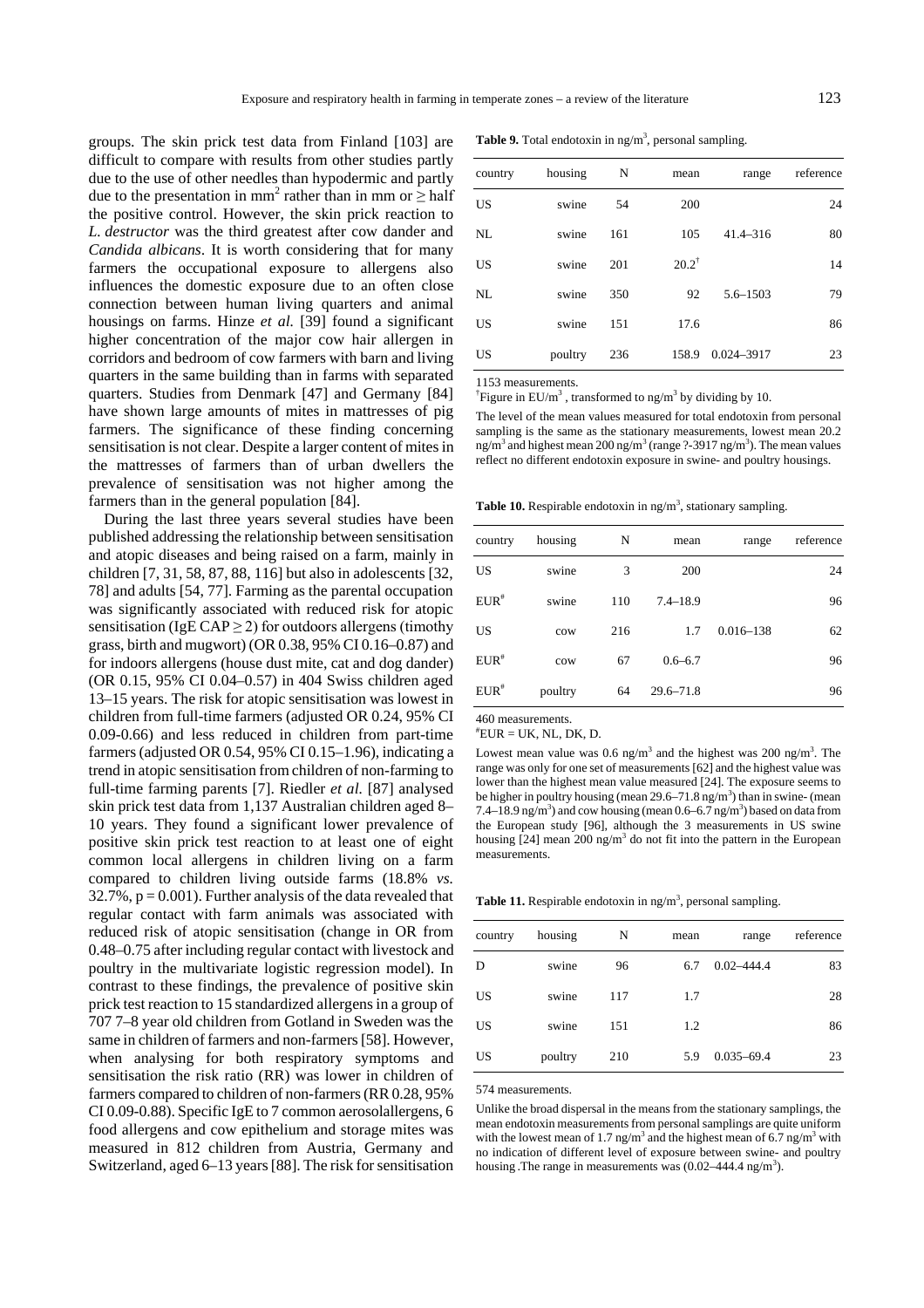**Table 12.** Ammonia in ppm, stationary sampling.

| country     | housing | N   | mean         | range         | reference |
|-------------|---------|-----|--------------|---------------|-----------|
| CAN         | swine   | 54  | 11.3         | $2.8 - 27.3$  | 122       |
| NL          | swine   | 172 | 5.03         | $0.23 - 28.2$ | 37        |
| <b>US</b>   | swine   | 41  | 9.1          |               | 24        |
| <b>US</b>   | swine   | 21  | 15.9         |               | 27        |
| CAN         | swine   | 8   | 20.8         | $2.8 - 38.55$ | 14        |
| UK          | swine   | 56  | $4.3 - 12.1$ | $? - 58.3$    | 33        |
| NL          | swine   | 56  | $4.6 - 18.2$ | $? - 59.8$    | 33        |
| DK          | swine   | 56  | $5.3 - 14.9$ | $? - 43.4$    | 33        |
| $\mathbf D$ | swine   | 56  | $4.5 - 14.3$ | $? - 43.7$    | 33        |
| <b>US</b>   | cow     | 83  | 6.4          | $0.1 - 26.1$  | 62        |
| UK          | cow     | 56  | $0.3 - 1.3$  | $? - 5.7$     | 33        |
| NL          | cow     | 56  | $2.9 - 7.7$  | $? - 13.7$    | 33        |
| DK          | cow     | 56  | $1.9 - 6.4$  | $? - 20.1$    | 33        |
| $\mathbf D$ | cow     | 56  | $1.9 - 7.1$  | $? - 29.3$    | 33        |
| UK          | poultry | 56  | $8.3 - 27.1$ | $? - 67.1$    | 33        |
| NL          | poultry | 56  | $5.9 - 29.6$ | $? - 72.9$    | 33        |
| DK          | poultry | 56  | $6.1 - 25.2$ | $? - 72.3$    | 33        |
| D           | poultry | 56  | $1.6 - 20.8$ | $? - 43.3$    | 33        |

1,051 measurements.

The lowest mean value was 0.3 ppm and the highest was 29.6 ppm (range 0.1–72.9 ppm). There might be a tendency in the measurements that the level of exposure is higher in poultry houses (mean 1.6–29.6 ppm, range ?– 72.9 ppm) than exposure in cow houses (mean 0.3–7.7 ppm, range 0.1–29.3 ppm), and possibly also in swine houses (mean 4.3 to 20.8 ppm, range 0.23–59.8 ppm).

**Table 13.** Ammonia in ppm, personal sampling.

| country | housing | N   | mean | range      | reference |
|---------|---------|-----|------|------------|-----------|
| NL      | swine   | 159 | 1.7  | $1 - 6.7$  | 80        |
| D       | swine   | 100 | 10.9 | $1.0 - 60$ | 83        |
| US      | swine   | 201 | 5.6  |            | 28        |
| US      | swine   | 151 | 5.15 |            | 86        |
| US      | poultry | 174 | 18.4 | $0 - 75$   | 23        |

785 measurements.

The lowest mean value was 1.7 ppm and the highest was 18.4 ppm. The range was (0–75 ppm). The level of exposure seems to be the same from stationary and personal samplings measurements. Like values from stationary measurements, the exposure in poultry houses mean 18.4 ppm (range 0–75 ppm) seems to be higher than in swine houses mean 1.7–10.9 (range 1–60) when measuring personal samplings. No data are available for exposure in cow houses.

was less for children living on farms compared to children living outside farms (OR 0.61, 95% CI 0.41–0.92) and the difference was greatest for sensitisation to grass pollen. Atopic sensitisation was lowest in children exposed to stables and consumption of cow milk in their first year compared to those exposed from their first to their fifth year (12% *vs.* 29%), and the lowest prevalence of sensitisation was found among children exposed to stables up to 5 years of age. Studies in children outside Europe [31] have found similar results. The risk for a positive skin prick test reaction in Australian children aged 7–12 years was lower for children living on a farm for at least one year compared to children with no residential time on a farm (adjusted OR 0.47, 95% CI 0.32–0.72), from one of two rural towns included. Livestock farms were argued to reduce the risk for sensitisation. Data from a questionnaire survey of 10,163 Bavarian children aged 5–7 years [116] seems to support the argument for an association between livestock farms and sensitisation. Among farmers' children, increasing exposure to livestock was related to a decreasing prevalence of atopic diseases (adjusted OR 0.41, 95% CI 0.23–0.74). As in smaller children, the same pattern of difference in sensitisation has been found in adolescents described in a study from Canada of 1,199 secondary school students aged 12–19 years [32]. Children raised on farms were less at risk of being sensitised to any one of 24 common inhalant allergens measured by prick test reaction, than children raised outside farms (adjusted OR 0.57, 96% CI 0.46–0.75). Data from a study of 1,501 Danish farming students and rural controls aged 19–20 years show the same tendency [78]. The risk of a positive prick test reaction to at least one of five inhalant allergens (house dust mite, timothy, birch, cat and dog) were lower among subjects raised on farms compared to subjects raised outside farms (OR 0.62, 95% CI 0.39–0.98). Specific IgE measurements of the same allergens showed the same pattern, although this was nonsignificant. Slightly older subjects were studied by Kilpeläinen *et al.* [54]. In their study in a group of 10,667 Finnish university students aged 18–24 years, subjects raised on farms had a reduced risk of a physician diagnosing allergic rhinitis and/or allergic conjunctivitis (adjusted OR 0.63, 95% CI 0.50–0.79,  $p = 0.001$ ) and for diagnosing asthma and episodic wheezing (adjusted OR 0.71, 95% CI 0.54–0.93,  $p = 0.05$ ). A similar protective effect of being raised on a farm was found in a prospective birth group study of 5,192 Finnish subjects followed up to the age of 31 years [77]. High parity and being a farmer's child was associated with decreased risk of atopy (skin prick test to three of the most common allergens in Finland and to house dust mite) (adjusted OR 0.50, 95% CI 0.42–0.60).

The reason for this possible protective effect of being raised on a farm to sensitisation is not clear, but exposure to immune modulating materials like bacteria or components of the bacteria wall, e.g. endotoxin, in early life has been suggested as structures of importance. Bacteria, both grampositive and negative, together with endotoxin, have been measured in high concentrations in stables and confinement buildings [14, 15, 24, 37, 62, 96, 117, 120, 122] and contact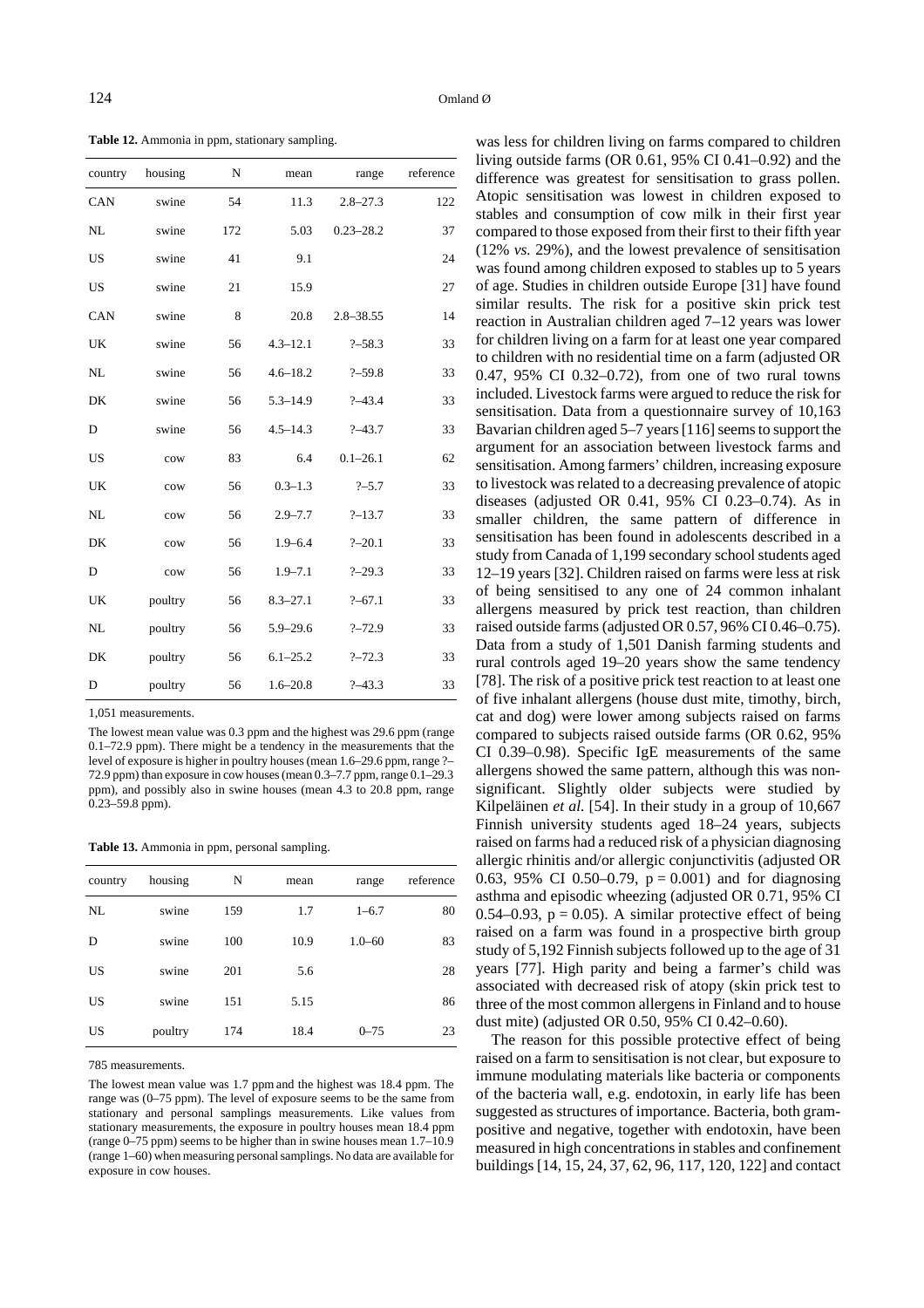to livestock and poultry have been reported in several studies [87, 88, 31, 116] as an essential factor to the reduced risk of atopic sensitisation among subjects raised on farms. The drinking of non-pasteurised cow milk from farms represents an endotoxin and bacteria exposure to the gastrointestinal tract [88] that might offer a similar protective effect towards sensitisation as exposure to animal housings. This challenge of bacteria and bacteria components to the lungs and gastrointestinal tract can activate antigenpresenting cells and give rise to a high T-helper-1-cell immune activity by production of tumour necrosis factor, interferon gamma, interleukin 12, and interleukin 18. [88] With a high T-helper-1-cell immune activity to allergen challenge the activation of immunoglobulin E is less likely to appear, thus reducing the risk of atopic sensitisation and diseases.

**Summary and remarks.** Mites seem to be the most prevalent allergen leading to sensitisation in farming populations in Scandinavia, and among the storage mites sensitisation towards *Lepidoglyphus Destructor* are the most prevalent [34, 35, 36, 45, 60, 61, 100]. There are signs indicating that working exposure in farming also influences the domestic area [39, 47, 84] and there might be a protective effect in being raised on a farm regarding sensitisation to common inhalant allergens [7, 31, 32, 54, 58, 77, 78, 84, 87, 88, 116]. Challenges to bacteria and bacteria structures due to exposure to animal housings [31, 87, 88, 116] and consumption of raw cow milk might be important protective factors [88].

#### **RESPIRATORY SYMPTOMS IN FARMERS**

**Cross-sectional studies of chronic bronchitis.** Data from 9,017 farmers [105] revealed a significant effect of atopy and smoking on the prevalence of chronic bronchitis. There was an increase in rate/1,000 (standardised for sex and age) of the disease from 41 in non-atopic non-smokers through 101 in atopic non-smokers, and 106 in non-atopic smokers to 257 in atopic smokers. Later studies from a larger group of Finnish farmers consisting of 18,351 subjects [104] found that chronic bronchitis was associated with atopy (RR 1.43) and smoking (RR 2.43). In a Norwegian study of 10,792 farmers [70] the prevalence of chronic bronchitis was highest among full-time farmers with livestock production 11.2% (OR 2.48, 95% CI 1.59–3.88) and lowest among part-time farmers with no livestock production 4.4%. Smoking did significantly influence the prevalence of chronic bronchitis - 5.8% in never smokers and 13.5% in ever smokers (OR 2.53, 95% CI 2.13–2.99). Full-time farmers with livestock production (8.4%) had a higher prevalence of chronic bronchitis than farmers with no livestock production (5.9%) (OR 1.99, 95% CI 1.31–3.01). The highest prevalence of chronic bronchitis was among farmers with poultry livestock (13.2%) (OR 5.05, 95% CI 2.33–11.0) and among farmers with both cows and horses (13.9%) (OR 5.41, 95% CI 2.29–12.8). Iversen *et al*. [49] found in their study of a representative sample of 1,685

| <b>Table 14.</b> Prevalences of sensitisation in Scandinavian farming populations to |
|--------------------------------------------------------------------------------------|
| frequent environmental and occupation allergens (RAST-tests).                        |

| Allergen         | Hage-Hamsten   | Iversen        | Kronqvist |
|------------------|----------------|----------------|-----------|
|                  | 1985-87        | 1990           | 1999      |
|                  | Mites          |                |           |
| L. destructor    | 6.8            | 3.2            | 6.6       |
| T. putrescentia  | 4.4            | 1.6            | 6.2       |
| A. siro          | 3.9            | 1.1            | 6.2       |
| D. pteronyssinus | 6.0            | 5.9            | 7.3       |
|                  | Animal danders |                |           |
| Dog              | 0.9            | $\overline{0}$ | 3.4       |
| Cow              | 3.8            | 1.1            | 5.7       |
| Swine            | n.d            | 1.1            | n.d       |
|                  | Pollens        |                |           |
| Birch            | 1.9            | 0.5            | 3.9       |
| Timothy          | 4.9            | 1.1            | 8.1       |
|                  | Moulds         |                |           |
| C. herbarum      | 0.9            | $\overline{0}$ | 3.4       |

 $n.d. = not determined.$ 

Danish farmers that the prevalence of chronic bronchitis was 23.6%; in farmers aged 31–50 years - 17.9% and in farmers aged 51–70 years - 33.0%. The prevalence was highest among pig farmers (32.0%) and farmers with both dairy production and pig farming (28.4%) and lowest among dairy farmers (17.5%) and farmers with no livestock (18.6%). Pig farming (OR 1.53) was a risk factor for chronic bronchitis in a logistic regression analysis with correction for age and smoking. Like the Danish data, the prevalence of chronic bronchitis from Canada [121] was highest among swine producers when analysing the distribution of the disease between 249 swine producers (15.3%), 251 grain producers (7.2%) and 263 non-farming subjects (5.7%). The respiratory symptoms were associated with the daily number of working hours.

Prevalence studies of chronic bronchitis in swine farming and non-exposed control settings [16, 113] from Canada and the Netherlands have found increased prevalence among subjects exposed to swine confinement buildings. Cormier *et al.* [16] found a significant higher prevalence of 17.5% in exposed subjects compared to 11.6% among controls. Exposed subjects working more than 3 hours in swine confinement buildings had a higher prevalence of chronic bronchitis than those working less hours. Data from the Netherlands [113] based on analysis of 239 pig farmers and 311 rural controls revealed a significant higher prevalence of chronic bronchitis in pig farmers (20.2%) than controls (7.7%). Atopy in childhood was not associated with the prevalence of chronic bronchitis. Danuser *et al.* [22] found in their study of 904 randomly selected Swiss farmers a prevalence of chronic bronchitis of 16%, significantly increasing with age. Risk factors to chronic bronchitis were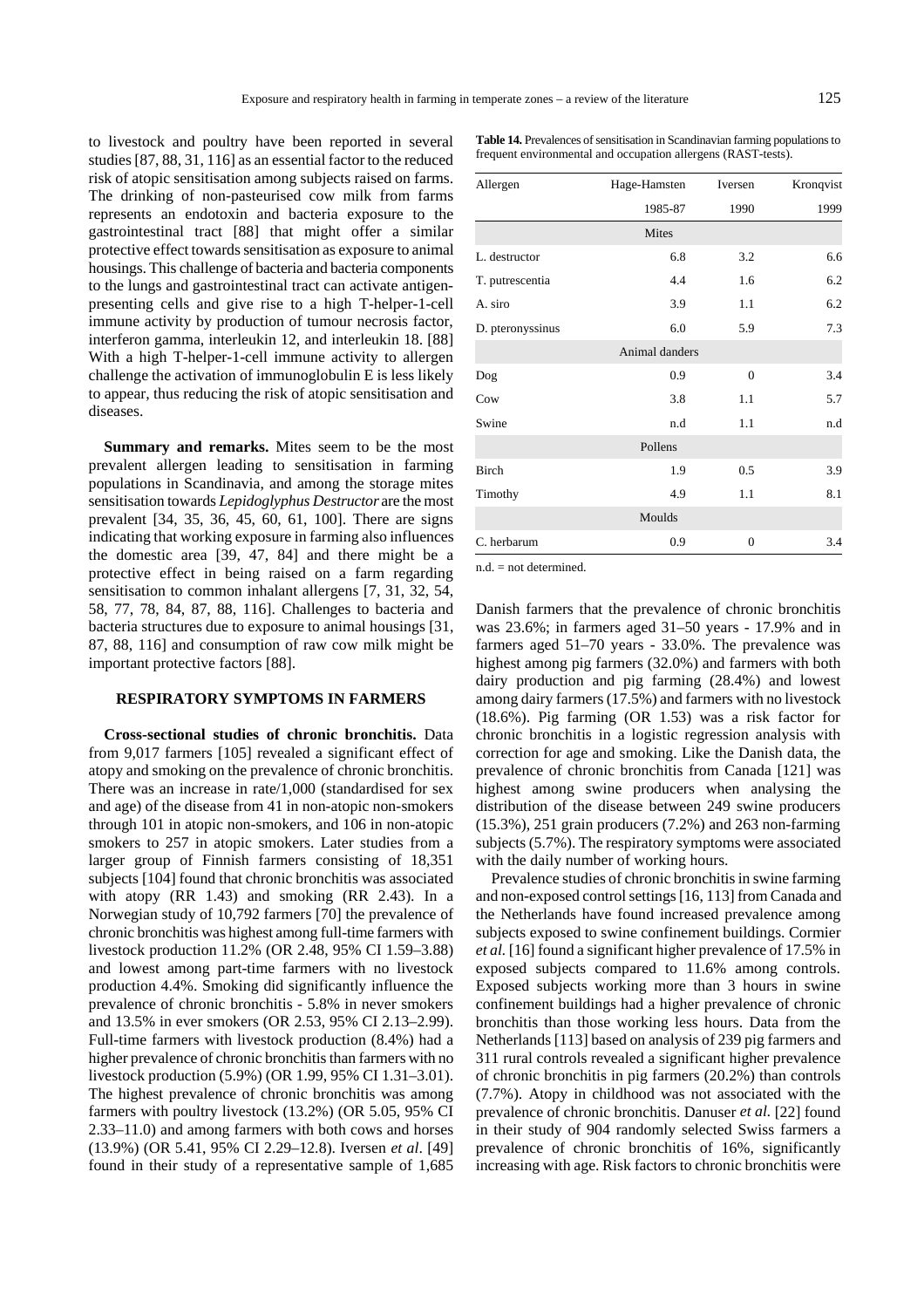crop farming (OR 2.32, 95% CI 1.03–5.23), age >60 years (OR 2.40, 95% CI 1.43–4.00), former smoker (OR 1.60, 95% CI 1.03-2.48) and >4 hours in confinement buildings a day (OR 2.61, 95% CI 1.01–6.76). In non-smokers the prevalence of chronic bronchitis was significantly more prevalent among Swiss farmers (12.0%) than among the Swiss population (SAPALDIA) (6.8%) (adjusted OR 1.89, 95% CI 1.32-2.95). A slightly lower prevalence of chronic bronchitis (9.4%) was described in a study from New Zealand of 1,706 randomly selected farmers [55]. The highest prevalence (21.1%) among farmers raising horses was quite interesting. Significant risk factors to chronic bronchitis were eczema or rhinitis (OR 1.6, 95% CI 1.1– 2.2), smoking (OR 2.2, 95% CI 1.2–2.5), hay handling (OR 1.6, 95% CI 1.1–2.3) and horses (OR 1.6, 95% CI 1.1–2.5). In a study of a random sample of 7,496 European farmers from Denmark, Northern Germany, Switzerland and Spain, [82] no data of chronic bronchitis was presented, but the prevalence of chronic phlegm was significantly higher in farmers aged 20–44 years (9.4, 95%CI 8.3-10.5) compared to an aged matched sample of the general European population (ECRHS) (7.5, 95% CI 6.5–8.5). Among pig and poultry farmers there was a significant dose-response relationship between cough with phlegm and hours inside animal housings.

Several studies from France have focused on exposure from dairy farming and respiratory health. Dalphin *et al*. [20] found a significant higher prevalence of chronic bronchitis among 250 dairy farmers (12%) compared to 250 control subjects (6%). Especially among subjects aged 40 years or more and in non-smokers the disease was frequent. In a study from the same group published in 1998 [18] the prevalence of chronic bronchitis was 6.4% among 265 dairy farmers compared to 0.7% among 149 non-exposed controls (OR 11.8, 95% CI 1.4–97.1). There was a non-significant increase in the prevalence of chronic bronchitis in smokers, both exposed and controls, and the effect of exposure was higher than or equal to the effect of smoking on chronic bronchitis. Logistic regression showed a synergistic effect of exposure and smoking on chronic cough. In a study of risk factors for chronic bronchitis among 5,703 French dairy farmers [21] the prevalence was 9.3% and significant risk factors for chronic bronchitis were male sex, age, smoking and altitude. The prevalence of chronic bronchitis was 12– 14% in farmers living in districts located between 700– 1,000 meters altitude. The prevalence of chronic bronchitis was studied in 236 livestock farm-workers (169 male and 67 female) from Croatian farms raising dairy cattle and horses, and in 165 (125 male and 40 female) food packing workers.[73]*.* Chronic bronchitis was significantly more prevalent among male farm-workers (21.9%) than among controls  $(6.7\%)$ ,  $(p < 0.05)$  and smokers had a higher prevalence of chronic bronchitis (27.6%) than non-smokers  $(6.5\%)$ ,  $(p < 0.05)$ . No differences were observed in females, neither between farm-workers and controls nor between smokers and non-smokers.

The effect of smoking and grain exposure was studied in a Canadian survey [11] comprising 1,633 subjects. In males the prevalence of chronic bronchitis was the same between those exposed and non-exposed to grain dust, both for smokers and non-smokers. Among non-smoking females the prevalence was as in males equal in grain dust exposed  $(2.0\%)$  and non-exposed  $(2.1\%)$ , but in female smokers a significant difference in the prevalence was found between grain exposed (13.2%) and non-exposed (5.9%) (OR 3.55, 95% CI 1.06-11.30), suggesting an interactive effect of grain dust exposure and smoking on chronic bronchitis in women. Contradictory to the findings of Chen *et al.* [11] no effect of grain dust exposure from farming on respiratory health was observed in another Canadian survey [67] involving 924 males and 968 females from a rural community. This study found a significant effect of smoking on respiratory symptoms, but no interactive effect of grain and smoking exposure, neither for males nor females. Kern *et al.* [53] studied the prevalence of chronic bronchitis in 814 farm-workers (738 male and 76 female) from farms with no breeding or managing livestock and in 570 male and 65 female food packing workers. Chronic bronchitis was significantly more prevalent among male farm-workers (20.9%) than among controls (7.4%),  $(p < 0.001)$  and smokers had a higher prevalence of chronic bronchitis (30.2%) than non-smokers (6.9%), ( $p < 0.001$ ), No differences were observed in females, neither between farm-workers and controls nor between smokers and nonsmokers.

One of the very few studies to address other farming exposures than swine-, dairy- or grain exposures in relation to respiratory symptoms was published by Zuskin *et al.* [125]. In their study of 135 female and 32 male greenhouse workers and 51 female and 30 male non-exposed office workers as controls they found a non-significant increase in chronic bronchitis in both female and male greenhouse workers compared to female and male controls.

Apart from a Danish study [100], most studies in farming populations concerning chronic bronchitis have focused on farmers who have been in the trade for years. Sigsgaard *et al.* [100] found among 1,901 farming students, of whom 210 were females and 407 rural control aged 19 years, a prevalence of chronic bronchitis between 0-4.8%. There was no gender difference, and smoking only significantly increased the prevalence in the male farming students (1.1% *vs.* 3.0%).

**Longitudinal studies of chronic bronchitis.** Incidence data of chronic bronchitis in farming settings are almost exclusively based upon studies from Finland. Terho *et al.* [105] followed 6,899 farmers with no chronic bronchitis in the beginning for 3 years. Standardised incidence rates of chronic bronchitis (per 1,000 farm years) were 14 among non-smoking non-atopic subjects, 34 among atopic nonsmoking subjects, 36 among non-atopic smoking subjects and 50 among atopic smoking subjects ( $p < 0.001$ ). The relative risk of chronic bronchitis from incidence data adjusted for age, sex, smoking, or atopy, by logistic regression was 2.2 for atopy (95% CI 1.8–2.7) and 2.3 for smoking (95% CI 1.8-2.9). In an extension of the analysis in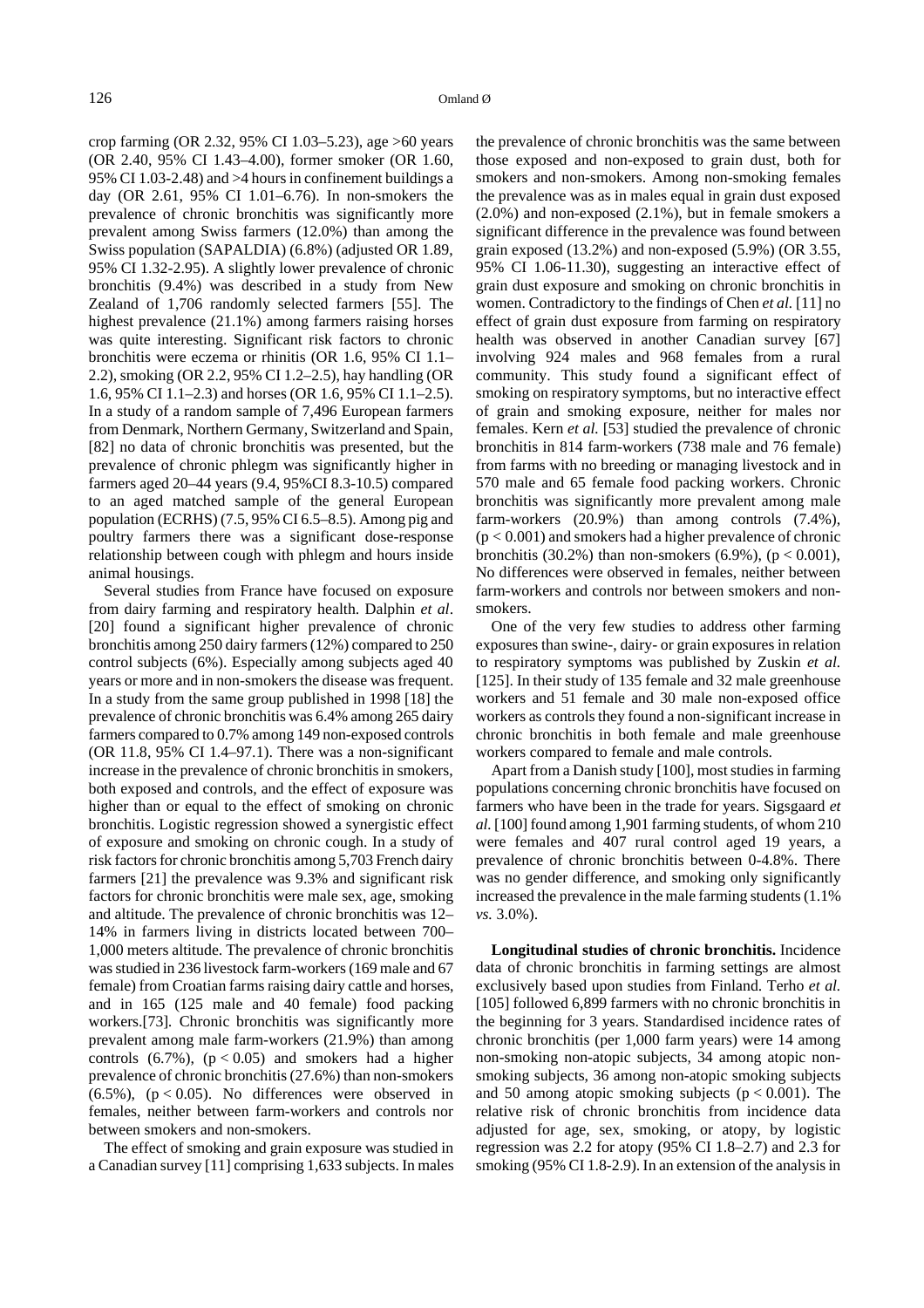a larger population of 17,134 subjects comprising of data from postal surveys in 1975 and 1981 from the Finnish twin group Terho *et al*. [104] found that chronic bronchitis was related to atopy (RR 1.28), smoking (RR 2.31) and farming (RR 1.45). The authors concluded that the data supported the "Dutch hypothesis" on the aetiology of chronic bronchitis. A study also based upon data from the Finnish twin Registry focused on the role of the environment in the development of chronic bronchitis. Husman *et al.* [42] found the same prevalence of chronic bronchitis among non-smoking farmers (3.6%) as among corresponding nonfarming group (3.4%). However, the 6 years incidence of chronic bronchitis was 2.7% and 0.7%, respectively,  $(p < 0.001)$  indicating that chronic bronchitis is a workrelated disease among farmers. Analysing for jobs in farming associated to the development of chronic bronchitis, Voholen *et al.* [115] conducted a study comprising of 12,056 farmers. The incidence of chronic bronchitis was 2,687 new cases annually per 100,000 farmers. Chronic bronchitis was most common among farmers with livestock production compared to farmers with grain production. In livestock production, chronic bronchitis was strongly associated with tending swine. Analysing for 147 characteristics of the farming occupation, the methods of grain handling and drying were the most important factors for predisposing farmers to chronic bronchitis.

**Summary and remarks.** The range in prevalence of chronic bronchitis in the farming population is wide, from 2% in female Canadian non-smoking grain farmers [11] to 32% in Danish pig farmers [70]. Compared to the range in prevalence in the non-farming control groups from 0.7% in French controls (18) to 11.6% in Canadian controls, the prevalence of chronic bronchitis seems to be increased, also when compared with prevalence data from general population studies from Scandinavia 3.0–4.6% [63, 72].

Longitudinal studies of chronic bronchitis in farming populations suggest that the disease is work-related in farmers [42].

From both cross sectional- and longitudinal studies, atopy [104, 105], smoking [21, 55, 104, 105], and swine farming [49, 115] have been found as risk factors associated with chronic bronchitis. Cross-sectional studies alone have related eczema or rhinitis [55], former smoking [22], livestock production [70], horses  $[55]$ ,  $> 4$  hours in confinement buildings [22], crop handling [22], hay handling [55] male gender [21], age [21, 22] and altitude of farming [21] as risk factors and in a longitudinal study [104] work as a farmer was a risk factor.

**Cross sectional studies of asthma.** The mean prevalence of asthma in a representative sample of 1,685 Danish farmers [49] was 7.7%, lowest (3.6%) among farmers aged 30–49 and highest (11.8%) among farmers aged 50–69 years. The prevalence of asthma was highest among pig farmers (10.9%) although there was no significant difference in the prevalence to farmers with no animal production (7.5%), farmers with both swine- and dairy production (6.4%) and dairy farmers (5.5%). Logistic regression analysis revealed that age (OR 5.8, 95% CI 2.8– 12.2) and pig farming (OR 2.0, 95% CI 2.0–3.5) were risk factors for self-reported asthma. The prevalence of asthma among farmers and aged matched subjects from a representative sample of the Danish populations was the same in the age group 30–49 years, but significantly higher among farmers aged 50–69 compared with aged matched subjects from the same sample (OR 2.25,  $p < 0.001$ ). The life time prevalence of asthma in Norwegian farmers [69] was 6.3% and in the same range as data from the Danish study [49]. The prevalence for current asthma (now) was 3.1%. In the Norwegian study consisting of a population of 8,482 farmers and their spouses [69], significant risk factors to current asthma were asthma among parents or siblings (OR 2.9, 95% CI 2.1–3.9), asthma as a child or adolescent (OR 22.2, 95% CI 15.2–32.4), animal production (OR 1.6, 95% CI 1.1–2.2) and age from 40–69 years (OR 1.8 to 4.6, 95% CI 1.1–7.5).

The risk of having current asthma in non-smokers increased from OR 1 in subjects with no asthma in the family and no animals, to OR 1.9 (95% CI 0.4–8.9) in subjects with asthma in the family and no animals, to OR 2.2 (95% CI 1.1–4.2) in subjects with no asthma in the family and animal production, to OR 6.3 (95% CI 3.1–13.1) in subjects with animal production and asthma in the family. A combination of animal production, smoking and a positive family history of asthma gave an OR of 8.1 (95% CI 4.0–16.2). The authors concluded that the data supports a hypothesis of an interaction between gene and environment factors. Figures of the prevalence of asthma in 1,706 farmers from New Zealand of current asthma expressed as 12 month overall period prevalence was much higher (11.8%) than that observed in Scandinavia (2.1%) [56]. Despite this considerably higher prevalence in the farmers from New Zealand, the prevalence was less than the prevalence of asthma measured in the general population (15%). Only for farmers occupied with horse breeding/ grooming (16.5%), pig farming (18.2%), poultry farming (17.4%) and in harvesting oats (17.4%) was the prevalence higher than in the general population, but not significantly so. Data from the study suggested a gender difference in the prevalence of asthma with increased risk for female farmers, (OR 1.8, 95% CI 1.3–2.5). Significant increased risk of asthma-like symptoms was also found for females (OR (males) 0.5, 95% CI 0.3–0.8) in a Danish study of 1,901 farming students of whom 210 were females and in 407 rural controls [74]. Asthma in the family (OR 1.6–3.4) and smoking (OR 1.7, 95% CI 1.2–2.4) were also factors significantly associated to asthma. The prevalence of asthma-like symptoms was between 5.4–21%, but no difference was observed between farming students and controls. High prevalence of asthma (18.3%) was also found among 904 randomly selected Swiss farmers [22], but no difference was observed in the prevalence of asthma attacks between farmers (2.1%) and a random sample of the Swiss population (3.1%). Current (OR 2.14, 95% CI 1.43–3.19) and former smoking (OR 2.05, 95% CI 1.34–3.14) were risk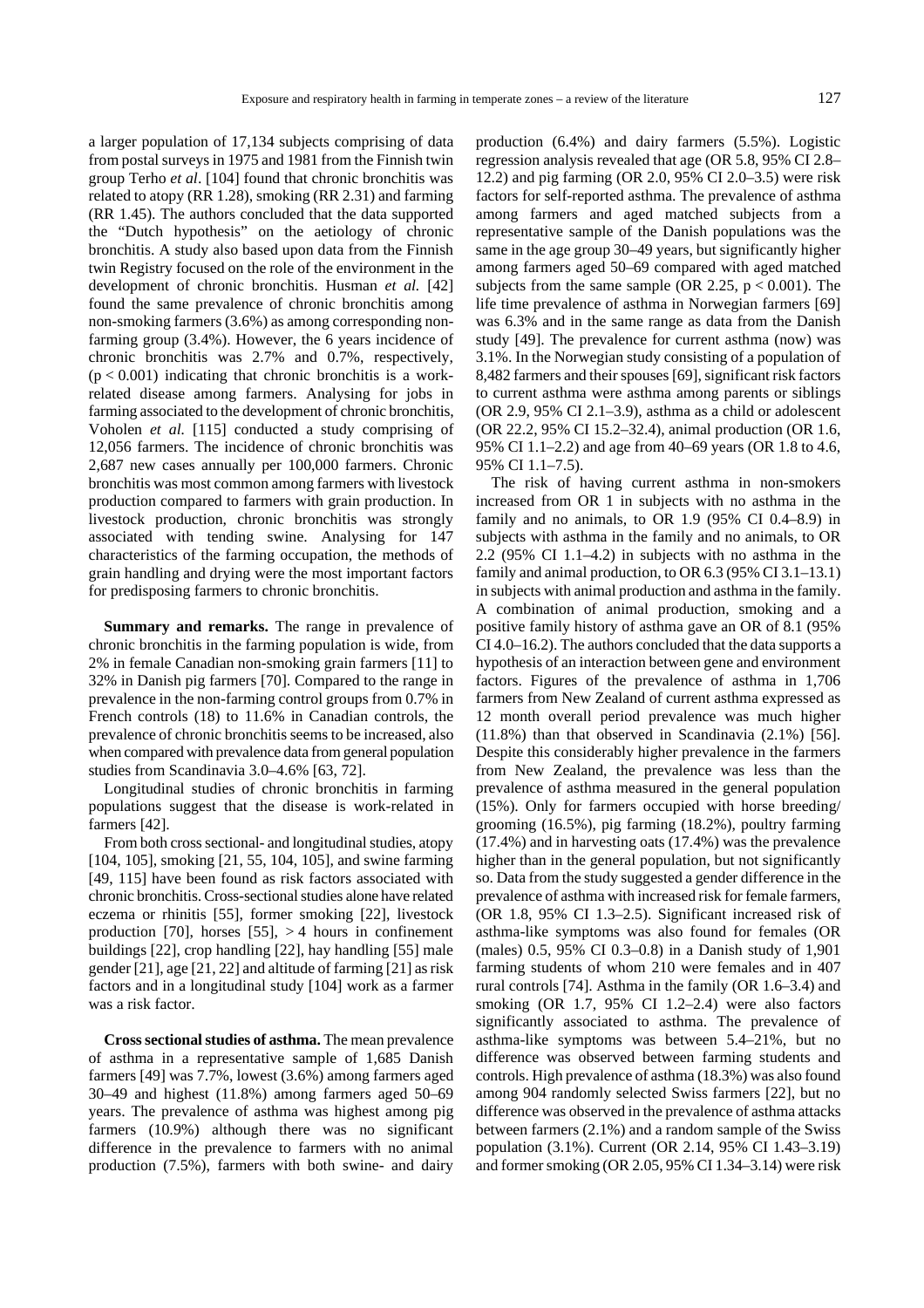factors to asthma. Exposures other than the production of animals and grain have been reported as associated with increased risk of asthma in farming populations. Senthilselvan *et al.* [99] found in their study of 1,939 male farmers an increased risk of asthma in subjects exposed to carbamate insecticides (OR 1.8, 95% CI 1.1–3.1). Occupational asthma was assessed in a European Community study consisting of pooled data from 10 European countries besides New Zealand and USA from a total of 26 selected areas [59]. In the study population comprising 15,636 subjects aged 20–44 years, the highest risk of asthma - defined as bronchial hyperresponsiveness to methacholine - and reported asthma symptoms or asthma medication was shown in farmers (OR 2.62, 95% CI 1.29–5.35). The result for farmers, together with the result for painters, were the most consistent throughout the countries. There was an increasing risk of asthma with increasing exposure for organic dust at work none (OR 1), low (OR 1.15, 95% CI 0.92–1.44) and high (OR 1.40, 95% CI 1.01–1.93). The same trend was observed for inorganic dust and gases and fumes. The data was based on a job-exposure matrix. The proportion of asthma among young adults attributed to occupation was 5–10%, implying that, given a mean prevalence of asthma of about 5%, occupation is the cause of 0.2–0.5% of prevalent cases of asthma or the cause of exacerbation of their asthma. In contrast to these findings, the prevalence of asthma (2.8%, 95% CI 2.4–3.2) in a random sample of 7,496 European farmers from Denmark, Northern Germany, Switzerland and Spain [82] was lower, and when comparing the prevalence of asthma among the farmers aged 20–44 (1.3% , 95% CI 0.9–1.7) with the prevalence in an aged matched sample of the general European population (ECRHS) (3.2%, 95% CI 2.9–3.9), the difference was significant ( $p = 0.001$ ). Data of the prevalence of occupational asthma from two studies in farm-workers [53, 73] from Croatia did not support the findings from the European Community study. No differences in the prevalence of occupational asthma  $(0-7.7%)$  were observed among the 236 livestock - [73] and among the 814 crop farm-workers [53] and food packing controls, for neither smokers nor non-smokers.

The asthma prevalence has been measured in pig farmers and analysed in relation to asthma among a non-exposed control group. Vogelzang *et al.* [113] found in a study of 239 pig farmers and 311 rural controls the same prevalence of asthma in the two groups (5.9%) *vs.* (5.5%). In pig farmers the use of disinfectants (quaternary ammonium compounds) (OR 9.4, 95% CI 1.6–57.2) and aspects of disinfecting procedure were associated with the prevalence of asthma. Atopy was significantly less prevalent in pig farmers (4.6%) compared to controls (14.6%) and pig farmers had significantly less symptoms of allergy in childhood (9.9%) than controls (17.2%). Atopy in childhood was strongly associated with the prevalence of asthma symptoms (OR 4.1, 95% CI 2.2–7.7). In another study in 194 pig farmers from the Netherlands [84], risk factors for asthma were analysed. Preller *et al.* found that atopic sensitisation to common allergens was associated with the use of quaternary ammonium compounds disinfectants (OR 7.4, 95% CI 1.3–43.1). Disinfectants were further associated with symptoms consistent with asthma, but only in subjects with atopy (OR 4.4, 95% CI 1.3–14.6). Among pig farmers with atopy and a fall in  $FEV<sub>1</sub>$  of 10% after histamine challenge (PC10) the OR was 8.2 (95% CI 1.6–42.6). In pig farmers with atopy and a positive PC10, and exposed to endotoxin > 101 ng/m<sup>3</sup>, the risk of symptoms consistent with asthma was increased (OR 6.1, 95% CI 1.0–36.2).

In a mainly dairy (74%) dominated farming population in Sweden [85] the prevalence of asthma among the 6,702 participating subjects was 2.1%. Most of them, 4,373, were full time farmers (65%) of whom 80% were men. The mean age was 45.6 (12.5) years for men and 45.1 (12.3) years for women. Most were non-smokers, 57% of the men (72% of the women); 21% of the men (11% of the women) were exsmokers and 21% of the men (18% of the women) were current smokers. A substantial higher number of prevalent cases of asthma (15%) were found among 162 Scottish dairy and 128 cattle-beef farmers [17]. French data [18] of asthma prevalence among dairy farmers and controls are much lower than figures from Scotland [17], and in the same range as the data from Sweden [66]. The crosssectional data from analysis of 265 dairy farmers and 149 non-exposed controls revealed the same cumulative prevalence of self-reported asthma and of current asthma in farmers and in controls; 5.3% and 1.5%, respectively, *vs.* 3.4% and 1.3%. In two [60, 61] studies from the island of Gotland in Sweden, change in prevalence over time and risk factors to asthma have been analysed. 461 dairy farmers were investigated in 1995 and 65 (14.1%) of these subjects participated in the study in 1984. The prevalence of asthma increased significantly from 5.3–9.8%, but the prevalence of storage mite allergy was the same in about 6%. Significant risk factors for asthma were sensitisation to: mites (OR 3.5, 95% CI 2.1–5.8), to pollens (OR 4.9, 95% CI 2.9–8.3), animal danders (OR 4.1, 95% CI 2.4–7.0), insects (OR 2.7, 95% CI 2.4–7.0), moulds (OR 2.5, 95% CI 1.2–5.2) and  $FEV<sub>1</sub> < 80\%$  (OR 3.2, 95% CI 1.8–5.6).

Prevalence data of asthma in non-animal farming occupation has been analysed among grain farmers [97] and for exposure in greenhouses [125]. In a Canadian study [97] comprising 1,634 subjects the prevalence of asthma was 3.8%. Significant predictors for asthma were grain farming (OR 1.9, 95% CI 1.3-2.5), sex (male) (OR 1.9, 95% CI 1.1- 3.2). Stratified for sex, grain farming was a significant predictor for asthma, but only in men. In a cross-sectional study of 135 female and 32 male greenhouse workers [125] no significant increase in the prevalence of asthma was observed compared to non-exposed 51 female and 30 male controls, neither for males (6.3% *vs.* 0%) nor for females (0.7% *vs.* 0%). Recent published data from a pooled analysis of 4,793 crop farmers from four European countries [71] found a prevalence of asthma of 3.3%. Flower growing was a significant risk factor (OR 2.1, 95% CI 1.1–3.9) and working inside the greenhouses was a marginal risk factor (OR 2.1, 95% CI 0.9–4.5) for asthma using a multivariate model adjusted for age, sex, smoking, country, and other plants or livestocks.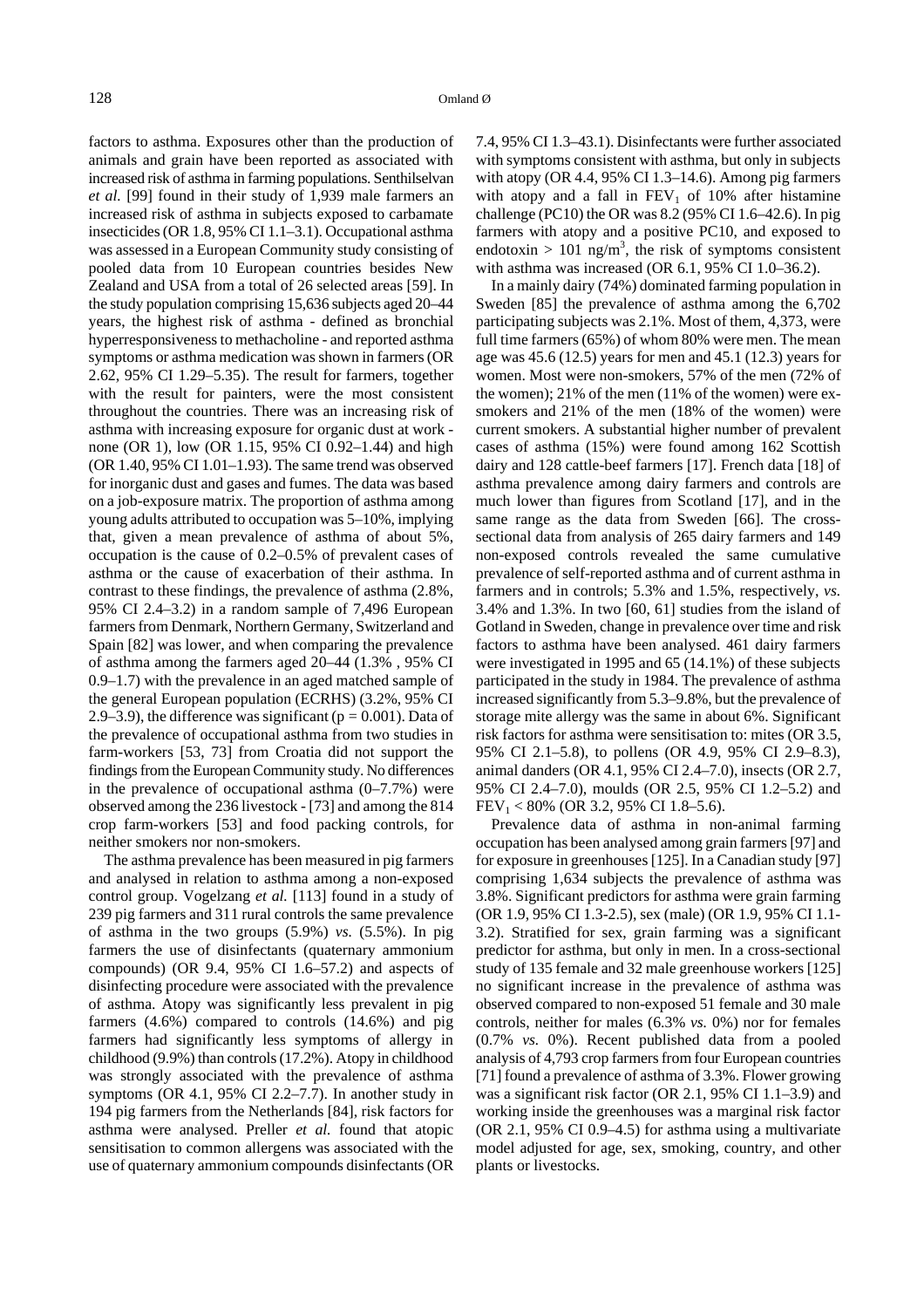**Longitudinal studies of asthma.** No longitudinal studies on incidence of asthma in farming populations have been published, and figures of asthma incidence associated with farming are based on data from surveillance systems for occupational diseases, including asthma. These systems are mainly made for insurance and compensation purposes for the work force [52]. The data sources are different, there are differences in the definition of occupational asthma between the countries and heterogeneity in classification of occupation. Some surveillance programme do not have information about whether farming is classified as an occupation. Due to weakness in coverage and case ascertainment, from these figures there might, therefore, be a general tendency in under-reporting of asthma in farming and other jobs. From those surveillance systems where data from farming occupation are present, the incidence figures from Finland [52] are by far the highest. The mean annual incidence rate of 174 cases  $/ 10^6$  employed workers, and the mean annual incidence rate for male farmers was 1,200, and for female farmers 1,910. These high figures in the farming population are probably due to the custom in the Finnish farming population to brush their cows daily. Data from Germany [3] have a compensatory scheme as the source of data. The annual mean incidence rate was  $51/10^6$  employed workers, while in farmers the figure was 113. Swedish surveillance data [106] are based on self-reported asthma, and here the mean annual incidence rate was  $80$  cases  $/10^6$  employed workers, in male farmers 179 and in female farmers 203. By far the lowest data on incidence of occupational asthma has been reported from the state of Michigan in the USA, [90]. These data originate from physician's reports, compensation claims and hospitals. The annual mean incidence rate was 30/10<sup>6</sup> employed workers, while in agricultural production the figure was only 3.

**Summary and remarks.** The range in prevalence of selfreported asthma has been found to range from 0.7% in female greenhouse workers [125] to 21% in Danish female farming students who smoked [74]. Compared to the range in prevalence in the non-farming control groups from 0% in female controls to greenhouse workers [125] to 13.2% in Danish controls [74], and with the range in prevalence data (2.9-7.2%) from general populations from Scandinavia [40, 76, 107] self-reported asthma in farming population seems to be higher among farmers. However, apart from the prevalence data from the UK [17]; based on 290 farmers (15%), the Danish data [74] based on 62 smoking females (21%), the data from Switzerland (18.3%) based on 904 farmers, and the data of current asthma from New Zealand [56], the prevalence figures are between 0.7–7.7% in farming populations, which is close to prevalence data from the general population in Scandinavia. In one study of European farmers [82] the prevalence figure was lower among the farmers than in the general population. These findings, together with data of no difference in the prevalence of asthma between farmers and controls in Danish [74] and the Swiss [82] studies, indicate that there might not be an increased prevalence of self-reported asthma in the farming industry.

The probable uniformity in prevalence might be due to little or no effect of farming. However, healthy worker selection, heterogeneity in diagnosis, misclassification, age differences, difference in time of study and small study populations resulting in low statistical power, might also be factors explaining why no difference is observed. There is a need for well-designed longitudinal studies of incidence of asthma and risk factors to clarify whether asthma should be regarded as an occupational lung disease in farming.

Several risk factors for self-reported asthma have been published in cross-sectional studies. Age [49, 69], asthma in the family [69, 74] and asthma or atopy as a child [69, 113] and gender - both female and male [56, 74, 97], together with low  $FEV<sub>1</sub>$  [60], have been found as risk factors. Environmental factors such as smoking [22, 74], animal production [69], pig farming [49], grain farming [97], flower growing [71], organic dust at work [59], carbamate insecticides [99], disinfectant [113], as well as sensitisation to mites, pollen, animal dander, insects and moulds [60], are also significant risk factors for self-reported asthma.

**Cross-sectional studies of bronchial responsiveness.**  Studies of bronchial responsiveness to histamine or methacholine challenge have been performed in farming populations, although the studies are few and most of them are small in the number of enrolled subjects. In a study from Western France [13] involving 102 pig farmes, 51 dairy farmers and 51 non-farming referents, the participants were challenged with methacholine up to a dose of 500 mg. Only four subjects had a fall in  $FEV<sub>1</sub> > 20%$ . The prevalence of PD<sub>10</sub> (fall in FEV<sub>1</sub>>10% up to the dose given) was 35.6 among dairy farmers, 17.9% among pig farmers and significantly lower 6.7% among controls. Data for  $PD_{15}$ showed the same trend. A similar finding, although nonsignificant, was found in a study by Rylander *et al*. [91]. The bronchial methacholine response was a 10.2% decrease in FEV<sub>1</sub> in dairy farmers (n = 23), a 9.2% decrease in FEV<sub>1</sub> in swine farmers ( $n = 36$ ), and a 4.9% decrease in  $FEV<sub>1</sub>$  in controls (n = 16). Carvalheiro *et al.* [9] studied the response to methacholine (up to 1.25 mg) as the decrease in  $FEV<sub>1</sub>$ (ml) from baseline to the highest dose of methacholine given to 20 grain/vegetable farmers, 20 dairy/poultry farmers, 36 swine farmers and 23 non-exposed controls. The decrease in  $FEV<sub>1</sub>$  was significantly higher among farmers with animal production (300 ml) compared to agricultural farmers and controls (100 ml). A study from Denmark [44] analysed the bronchial hyperresponsiveness to histamine in three subsamples from a population of 1,175 male farmers; 47 subjects with asthma (group I), 63 subjects with respiratory symptoms like wheezing, shortness of breath or cough without phlegm (group II), and 34 subjects with no respiratory symptoms (group III). The prevalence of bronchial hyperreactivity ( $PC_{20} \leq 8$  mg/ml) was very high in bronchial hyperreactivity ( $PC_{20} \le 8$  mg/ml) was very high in all groups, (95% in group I, 66% in group II and 59% in group III). Bronchial hyperreactivity was significantly associated with age and standardised residual of  $FEV<sub>1</sub>$  in farmers from group II. From the same group [48], bronchial responsiveness to histamine was measured among 124 pig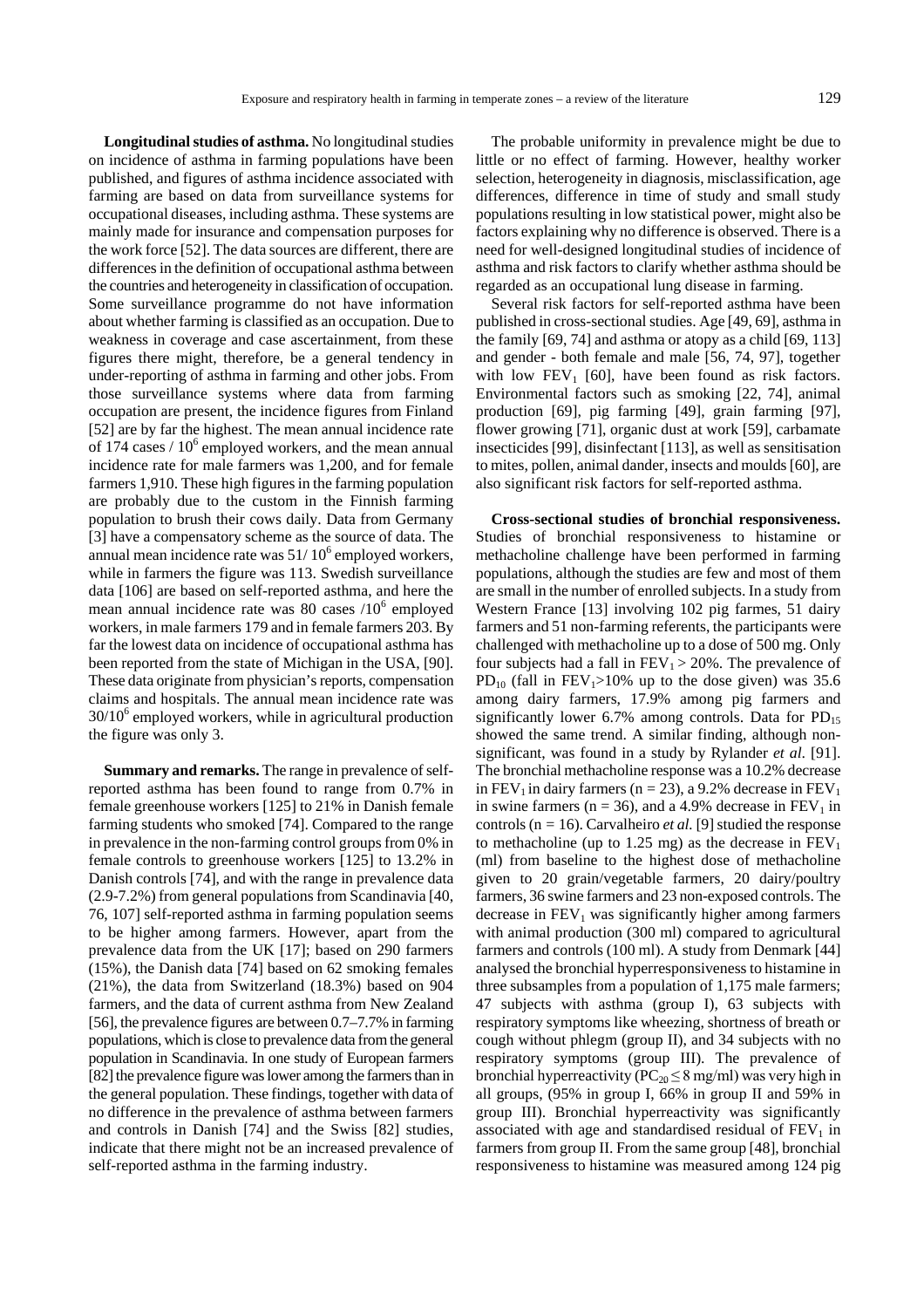farmers and 57 dairy farmers. Data revealed a nonsignificant difference in mean  $PC_{20}$  between pig farmers (11.7 mg/ml) and dairy farmers (16.8 mg/ml), as well as in the prevalence of positive  $PC_{20}$  subjects; pig farmers (50%) and dairy farmers (42%). In another study from Denmark, Sigsgaard *et al.* [100] found among 1,901 farming students of whom 210 were females, and among 407 rural male controls ages 19 years, a prevalence of unspecific bronchial hyperresponsiveness between 7.2–12.4%, lowest in male smoking rural controls and highest in male smoking farming students. There was no gender difference, and smoking only significantly increased the prevalence in the male farming students (8.1% *vs.* 12.4%). A thorough Swedish study [64] of 20 respiratory healthy pig swine confinements workers and 20 respiratory healthy non-rural controls analysed for alteration in bronchioalveolar lavage, lung function and bronchial reactivity. No differences in bronchial responsiveness to methacholine was observed between the groups; however, there was a significant elevation in total cell count and in the concentration in neutrophils granulocytes in swine confinement workers compared to controls. The number was the same regarding concentration of alveolar macrophages, eosinophils and lymphocytes. Data from the study indicated that randomly reselected pig farmers had signs of airway inflammatory reaction and activation of the immune system without alteration in lung function or bronchial reactivity. As opposed to the Swedish study, a Canadian study [123] comprising 20 swine farmers and 20 controls randomly selected from outdoor city workers, found a significant increased bronchial responsiveness to methacholine (up to 256 mg/ml) among swine farmers compared to controls. The mean concentration for  $PC_{10}$  (77.2 mg/ml *vs.* 180.8 mg/ml) and  $PC_{20}$  (154.5 mg/ml *vs.* 229.6 mg/ml) was significantly lower in swine farmers than controls, and the number of subjects with a positive  $PC_{20}$  were significantly higher among swine farmers than controls. Besette *et al.* [4] studied bronchial responsiveness to methacholine up to a dose of 256 mg/ml in 60 pig farmers. Group 1  $(n = 16)$  consisted of asymptomatic subjects with normal spirometry. In group 2  $(n = 17)$ , all were asymptomatic with  $FEV<sub>1</sub>/FVC < 95%$  $(n = 14)$  predicted, and in group 3  $(n = 13)$  subjects had chronic bronchitis with normal lung function. Subjects in group 4 (n = 14) were symptomatic with  $FEV<sub>1</sub>/FVC < 95\%$ . Subjects from group 4 had a significantly lower  $PC_{20}$  value compared to the other groups, and the number of subjects with  $PC_{20}$  < 16 mg/ml were larger in this group. Bronchial responsiveness has also been assessed in small scale studies in dairy farming. Amishima *et al*. [1] found an increased responsiveness to methacholine among 37 dairy farmers compared to 11 healthy nonfarming controls. The cumulative concentration inducing a 35% fall in respiratory conductance  $(PD_{35}Grs)$  was used to measure bronchial hyperresponsiveness. No differences were observed in the bronchial response among the three different subgroups of dairy farmers (12 farmers with episodes of farmers lung, 13 farmers with serum antibody to Micropolyspora faeni and/or Thermoactinomycetes vulgaris but no symptoms, and 12

dairy farmers with no serum antibodies and no symptoms). Analyses of risk factors to bronchial responsiveness have been studied by Vogenzang *et al.* [114]. In a study of 96 pig farmers with chronic respiratory symptoms, and among 100 pig farmers with no respiratory symptoms, they found that mild bronchial hyperresponsiveness ( $PC_{10} \le 16$  mg/ml) was associated with the use of quaternary ammonium compounds (OR 6.7, 95% CI 1.4–32.8), wood shavings as bedding (OR 13.3, 95% CI 1.3–136.7), automated dry feeding material (OR 4.8, 95% CI 1.0–7.8), pellets as feeding material (OR 4.8, 95% CI 1.1–21.1) and location of air exhaust via pit or roof in the confinement units (OR 2.7, 95% CI 1.2–6.3). No association between bronchial responsiveness and exposure to dust, endotoxin or ammonia was observed. In a Danish study [101] in the same group as described in [100], analyses were undertaken to assess the influence of genetic and environmental factors on respiratory health. Pi-alleles to  $\alpha_1$ -antitrypsin were found to be associated to bronchial hyperresponsiveness, but only among farming students, suggesting a gene environmental interaction. The odds ratio (OR) for bronchial hyperresponsiveness increased in subjects with increasing rareness of the Pi-alleles. The OR for MS was 1.71 (95% CI 0.84–3.49), for MZ the OR 1.93 (95% CI 1.06–33.39) and for rare Pi alleles (SZ, SS ZZ) the OR was 4.39 (95% CI 1.19–15.8). Bohadana *et al.* [6] analysed for risk factors to bronchial responsiveness in 741 French farmers, mainly dairy farmers. Reactors were those that fell in  $FEV_1 \ge 10\%$  after a single dose of acetylcholine (1,200 mg) and those subjects with a prechallenge  $FEV<sub>1</sub>$  $< 80\%$  that increased in FEV<sub>1</sub> by  $> 10\%$  and exceeded 200 ml after inhalation of 300 mg salbutamol. 77 subjects (10.3) were reactors. Wheezing during work (OR 4.99, 95% CI 2, 29–20.89) and baseline  $FEV_1$  (OR 1.49, 95% CI 1.05–2.20) were significantly and independently associated with being a reactor.

**Longitudinal studies of bronchial responsiveness.** One longitudinal study of bronchial responsiveness in the farming population has been published. Vogelzang *et al*. [111] studied changes in bronchial responsiveness over three years by means of histamine up to a dose of 16 mg/ml in 82 pig farmers consistently with symptoms, and 89 pig farmers consistently with no symptoms. The mean increase in responsiveness to histamine was 2.52 doubling dose concentration for  $PC_{10}$  and 1.63 doubling dose for  $PC_{20}$ . Long term average exposure to inhalable dust was associated with  $PC_{10}$  and exposure to ammonia, the use of wood shavings as bedding, and automated dry feeding were associated to  $PC_{20}$ . No association was found with the exposure of endotoxin.

**Summary and remarks.** The field of unspecific bronchial provocation is characterised by a heterogeneity in methods and measurements, thus making comparison between studies difficult. However, non-exposed control groups have been used in seven studies [1, 9, 13, 64, 91, 100, 123] and in three studies [1, 13, 123] the persons exposed were significantly more responsive than controls. In one study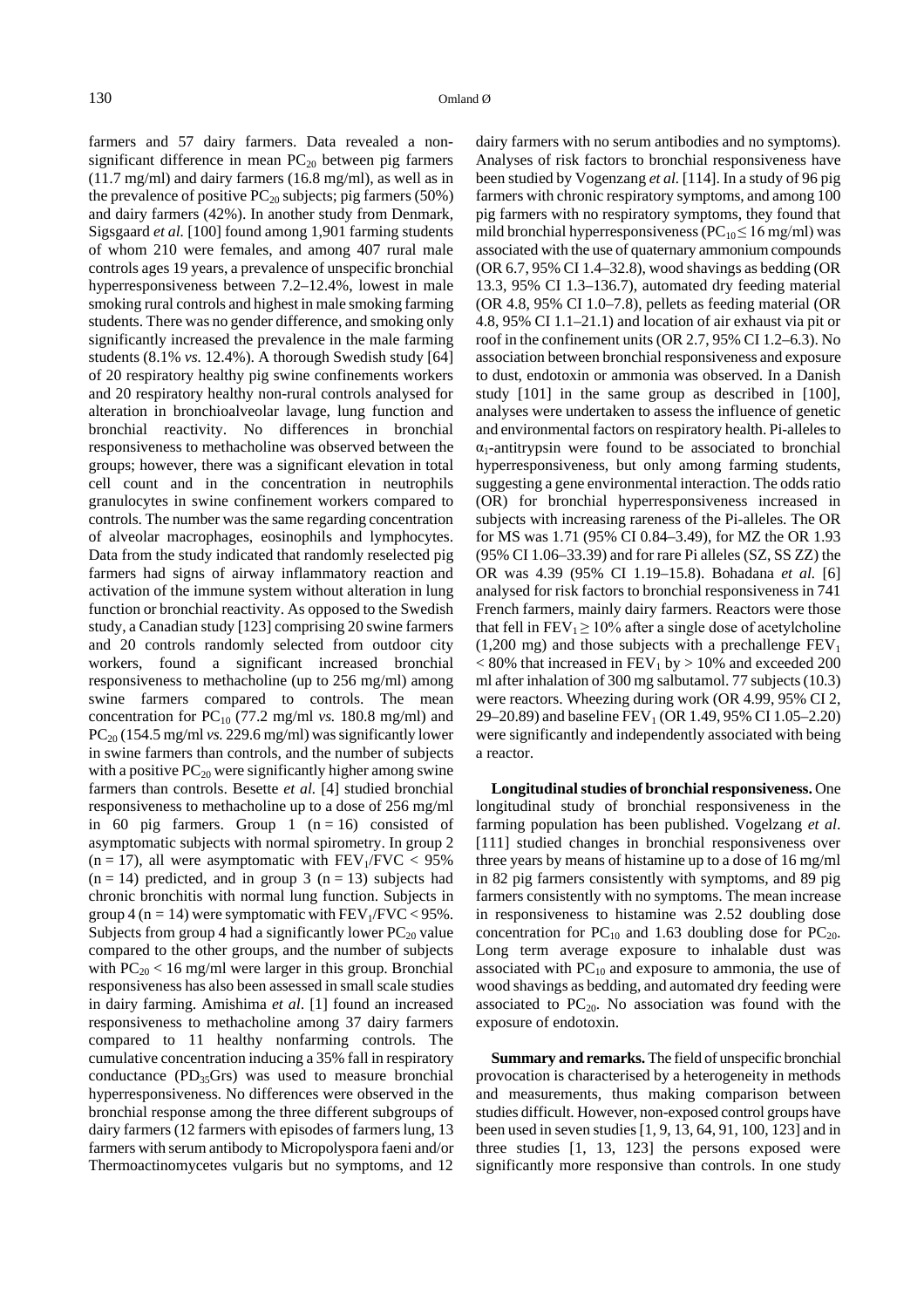[9], farmers with animal production were significantly more responsive than controls and farmers with no animal production. In three studies [64, 91, 100] no significant difference was observed in bronchial responsiveness. The prevalence of reactivity ( $PC_{20} \leq 8$  mg/ml histamine) seems prevalence of reactivity ( $PC_{20} \leq 8$  mg/ml histamine) seems to be very high in subsamples of Danish farmers, between 95% (farmers with asthma) and 59% (farmers with no respiratory symptoms),  $n = 144$  farmers [48] and 50% in swine farmers and 42% in dairy farmers,  $n = 181$  farmers [94]. These prevalence data are much higher than data from 741 French dairy farmers where 10.3% were reactors (fall in  $FEV_1 \ge 10\%$  after acetylcholine (1,200 mg) or increase in  $FEV<sub>1</sub> > 10%$  and 200 ml in subjects with a prechallenge FEV<sub>1</sub> < 80%) [6]. The prevalence of reactivity (PC<sub>10</sub>  $\leq$  16 mg/ml histamine) in a random population sample of 2,156 subjects in the Netherlands was about 25% [89] and in a European Community Survey study of 13,161 subjects from 13 European countries, together with subjects from the USA, Australia and New Zealand [12] the prevalence of reactivity (PD<sub>20</sub> $\leq$  1 mg methacholine) was 13%. In the Danish subsample the prevalence was 23.5%. Data regarding bronchial reactivity in farming populations are too inconsistent and sparse to evaluate any effect of farming exposure on bronchial reactivity, even though the findings from Denmark [12, 44, 48] indicate a higher prevalence of reactivity in farmers than in subjects from the city of Aarhus [12].

In both cross sectional- and longitudinal studies, exposure to ammonia, wood shavings as bedding, and automatic dry feeding [12, 114] have been found as risk factors associated with bronchial responsiveness. Cross-sectional studies alone have related age [44], baseline FEV<sub>1</sub> [6, 44], Pi alleles to  $\alpha_1$ antitrypsin [101], wheezing during work [6], pellet feeding and location of air exhaust [114] as risk factors. In a longitudinal study [12] farming was a risk factor.

#### **LUNG FUNCTION IN FARMERS**

**Cross-sectional studies.** In the last two decades several articles have been published addressing impaired lung function in subjects occupied in agriculture. Some of these studies have been designed with control groups and a sufficient number of participants. Mostly exposure in swine confinement buildings [13, 16, 29, 48, 121] has been described, but other farming occupations have been addressed such as dairy farming [18, 20, 38], dairy farming and horse raising [73], poultry breeding [25, 108, 124], grain farming [11, 41, 53, 67], other field harvests [95, 125], and one study has focused on farming students at the point of entering the trade [74].

Dosman *et al.* [29] found in their survey from Canada of 504 swine producers and 448 rural-dwelling non-farming controls, a lower  $FEV<sub>1</sub>$  and  $FVC$  in swine producers than controls, although there was a modest increase in  $FEV<sub>1</sub>/FVC$  ratio among swine farmers, suggestive of a mixed restrictive/obstructive lung function impairment. In a Danish study [99] of 124 pig farmers and 57 dairy farmers a non-significant lower  $FEV<sub>1</sub>$  in pig farmers than in dairy

farmers was found. The annual decline in  $FEV<sub>1</sub>$  was associated with pig farming (12 ml), smoking (23 ml/pack year) in addition to the age related decline of 32 ml. Canadian data [16] from a population comprising of 488 swine building workers, 216 non-farming neighbourhood controls showed a significant lower  $FEV<sub>1</sub>/FVC$  among swine confinement workers than controls. Subjects working 3 hours or more in swine confinement buildings had more airflow obstruction than those working less hours. There was no difference in airflow obstruction between subjects working in swine confinement buildings only, and subjects working both in swine confinement buildings and dairy barns. Zejda *et al*. [121] studied younger Canadian farmers (249 swine producers, 251 grain farmers and 263 nonfarming subjects). They found a significantly lower lung function in swine producers than in grain farmers, with measurements of  $FEV_1$ ,  $FEV_1/FVC$ ,  $FEF_{25-75}$  and forced expiratory flow at 50% and 25% FVC and non-farming subjects with measurement of  $FEV_1/FVC$ ,  $FEF_{25-75}$  and forced expiratory flow at 50%. An indirect index of exposure was inversely related to FVC (significant) and to  $FEV<sub>1</sub>$  (borderline of significance). Decreased lung function was especially observed among swine producers aged 25– 35 years. Unlike previous studies [16, 29, 48, 121] where lung function measurements tended to be lower in the exposed groups and especially among swine farmers, the lung function measurements were the same  $(FEV_1/FVC)$ , FEF<sub>25-75</sub>, PEF and MEF) as a study from Western France [95] involving 102 pig farmers, 51 dairy farmers and 51 non-farming referents from western France.

Two articles from the Doub province in France [18, 20] have analysed lung function in dairy farmers. The first study from 1989 [20] found lower values of  $FEV_1$  and  $FVC$  in 250 dairy farmers compared to 250 controls. Data from the 1998 study [18] revealed a significantly lower  $FEV<sub>1</sub>/VC$  ratio among 265 dairy farmers compared to the 145 non-exposed controls and the  $FEV<sub>1</sub>/VC$  ratio like smoking was negatively correlated to dairy farming. Findings from France [18, 20] and data from England and Wales supports the assumption of an association between dairy farming and reduced lung function. Heller *et al*. [38] found in their study comprising of 428 farmers and 356 non-farming controls, a significant lower  $FEV<sub>1</sub>/FVC$  ratio in subjects working regularly with dairy cattle and with silage compared to others farmers and controls. The  $\overline{FEF}_{25-75}$  was also significantly reduced in regular dairy workers. In Croatian livestock farm workers [73] raising dairy cattle and horses  $FEV<sub>1</sub>$  and  $FVC$  were significantly lower only in non-smokers. No differences were observed for  $\text{FEF}_{50\%}$  and  $\text{FEF}_{25\%}$ .

There have been several case reports and small scale studies published without a control group dealing with respiratory health in poultry farming, but few well-designed studies. Most of these reports have described the effect of the exposure on lung function. Addressing lung function in humans exposed to poultry breeding, Zuskin *et al*. [124] measured lung function in 343 poultry farm workers. In the poultry workers the  $FEV_1$  FVC and  $FEF_{25}$  were significantly lower than predicted, and workers exposed for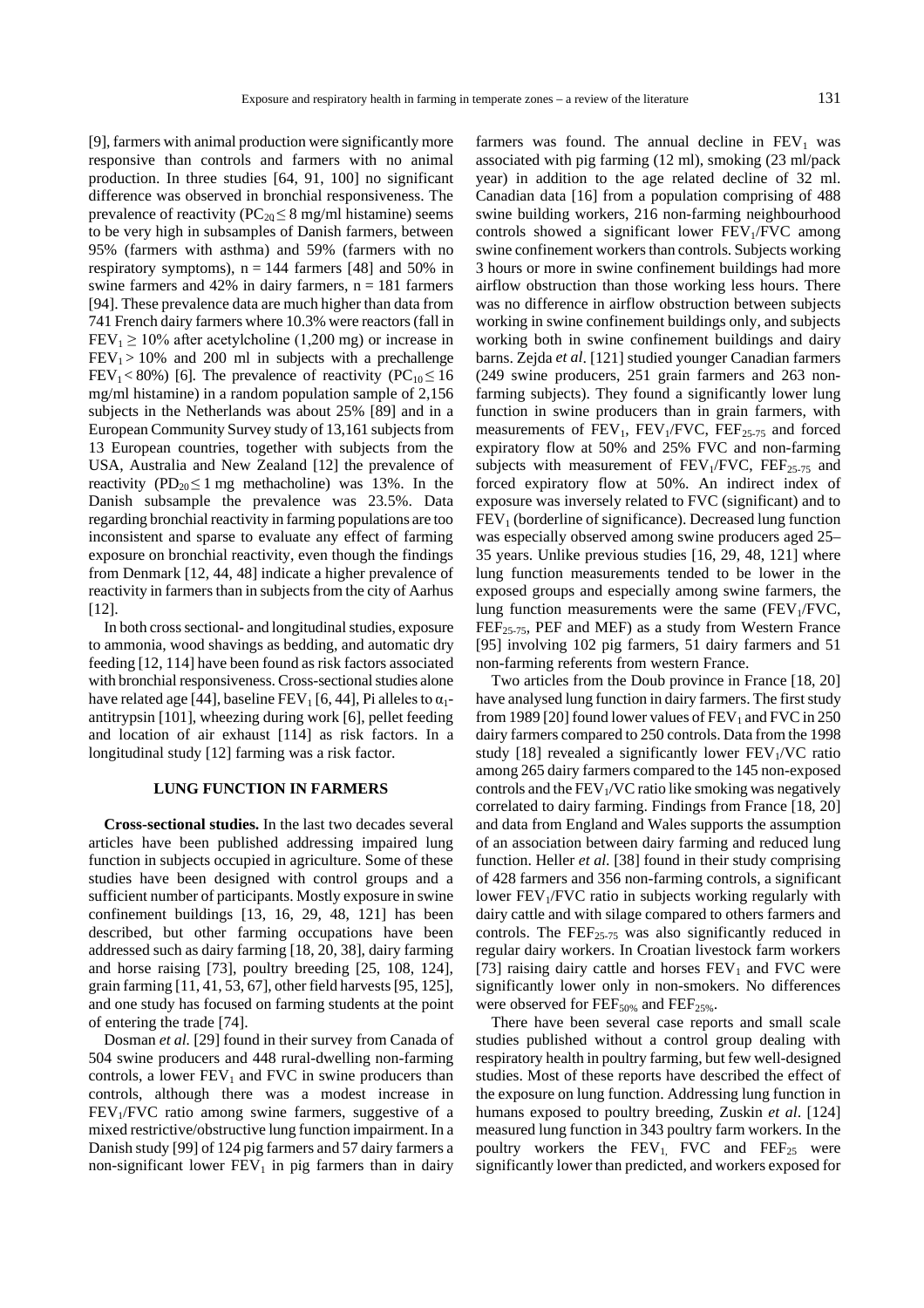more than 20 years had lower lung function than subjects less exposed. Data from the USA [25] from a study of 257 poultry workers and 150 nonpoultry controls showed a significant effect of poultry work over the work shift on  $FEV<sub>1</sub>$ , FVC and  $FEF<sub>25-75</sub>$ . The mean  $FEV<sub>1</sub>$  decrease over the shift was highest for broiler workers. No baseline difference in  $FEV_1$ , FVC and  $FEF_{25-75}$   $FEV_1$ , FVC was observed between poultry workers and controls. Lung function measured as  $FEV_1$ , FVC and  $FEF_{25-75}$  and PEF was analysed in a Norwegian study including 82 dairy farmers, 82 pig farmers, 74 sheep farmers and 20 poultry farmers [108]. No differences in measured lung function parameters between the groups were observed, but all values except for PEF were lower than values from the Norwegian reference population.

The respiratory effects of exposure to grain dust working in grain elevators in Canada have been described in many publications. The exposure measurements related to work in grain elevators indicate that the magnitude of the exposure has been substantially higher than exposure usually experienced for grain farmers [41]. The effect of grain exposure in farming was studied by Manfreda *et al*. [67]. The study population was 1,892 subjects in subgroups of current, former and never farmers. Nearly all current farmers were exposed to grain, on average 2 months a year. While smoking had a significant influence on respiratory health, there was no data supporting a grain dust exposure dependent reduction in lung function. In another Canadian study comprising 1,633 subjects [11], an effect of grain exposure on lung function was observed. A significant synergistic effect of smoking and grain exposure was obtained in women on  $FEV_1$ , FVC, MEFR, V'max 50 and V'max 25. No significant combined effect on lung function was observed in males. Data from Croatia [53] based on a study of 814 farm workers with no work related to breeding or livestock production revealed that  $FEV_1$ ,  $FVC$ ,  $FEF_{50\%}$ ,  $FEF<sub>25%</sub>$  were significantly lower in 738 male farming workers, compared to predicted normal values for the European population. In 76 females, no differences were observed for  $FEV<sub>1</sub>$ , FVC was lower both in smokers and non-smokers while  $\text{FEF}_{50\%}$   $\text{FEF}_{25\%}$  only were lower in nonsmokers compared to predicted normal values for the European population.

Dust exposure from non-animal farming activities has been described as affecting respiratory health [51, 125]. Jorna *et al.* [51] studied the effect on lungs from exposure in organic dust from former sea terraces by sorting potatoes. 172 subjects (controls and exposed) were enrolled, of whom 72 were currently exposed and 16 were retired, but former exposed. There was a significant dose-relate dust exposure increase in annual decline i  $FEV<sub>1</sub>$  of 10.5 ml. In a study of 167 greenhouse workers [125] and 81 controls there were findings indicating impairment of lung function. Mean  $FEV<sub>1</sub>$  was lower in exposed compared to standard predicted values.  $FEF_{25}$  was significantly lower for subjects exposed more than 10 years than for subjects exposed for less. In young subjects [74] with few years of exposure in farming there was also a measurable difference in lung function. In  $407$  male controls the standardized  $FEV<sub>1</sub>$  and  $FVC$  residuals were higher than in 1,691 male farming students, both in non-smokers (0.21 and 0.24) *vs.* (-0.06 and -0.05) and smokers (0.29 and 0.33) *vs.* (-0.11 and 0.13) ( $p < 0.032$ ). Bronchial hyperresponsiveness was the factor most strongly associated to reduced lung function.

**Longitudinal data.** Data concerning loss of lung function among subjects working in farming has been published during the last six years. Most of the studies have been of swine confinement exposure [43, 46, 57, 95, 98, 110, 112], but data from France [19, 68] and Finland [85] have been based on exposure in dairy farming. One longitudinal survey [98] has focused on the fate of lung function among subjects working as grain farmers.

Schwarz *et al*. [95] measured lung function in 168 swine confinement operators and 127 farming control subjects with no swine exposure during a two-year follow up period.  $FEV<sub>1</sub>$  and  $FEV<sub>25-75</sub>$  were lower among swine confinement operators than control farmers, but their annual decline in lung function was not increased. However, work in swine confinement buildings, cross shift change in lung function % and total concentration of endotoxin were independent factors for increased loss of lung function in the multivariate model. In a Danish study with a five-year follow-up [46] the annual decline in  $FEV_1$  was highest in pig farmers (73 ml), second highest in farmers with both pig and dairy production (60 ml), and lowest in farmers with no animal production (30 ml), but the differences were non-significant. The study population comprised three stratified subsamples (subjects with asthma  $n = 22$ , subjects with chronic bronchitis  $n = 42$  and subjects with no respiratory symptoms  $n = 17$ ) from 1,175 farmers. In a regression analysis, smoking, lung function and bronchial hyperresponsiveness were significant risk factors at start, and years of pig farming were of boarder line significance. A recent study from the same group [43] of 91 swine farmers and 38 dairy farmers participated in a seven-year follow-up study. The annual decline in  $FEV<sub>1</sub>$  but not in  $FVC$  was greater among swine farmers (53.8 ml) than dairy farmers (41.8 ml). For non-smokers, the increased annual decline in swine farmers was 17 ml compared to dairy farmers. In a four-year followup study from Canada [98] where 217 swine confinement workers, 218 grain farmers and 179 non-farming controls were enrolled, there was an increase in annual decline in  $FEV<sub>1</sub>$  and FVC for both swine confinement workers (26.1) ml and 33.5 ml) and grain farmers (16.4 ml and 26.7 ml) compared to non-farming controls. The annual decline in  $FEV<sub>1</sub>$  and FVC was significantly greater in both swine- and grain farmers compared to non-farming controls. The same group [57], in a study with a follow-up time of 4–5 years of 42 swine confinement building workers, found that the endotoxin level was a significant predictor of annual rate change for FEV<sub>1</sub> but not for FVC. Vogelzang et al. [112] found in their three-year follow-up study of 171 pig farmers, an annual decline in  $FEV_1$  of 73 ml and in FVC of 55 ml, and an yearly loss of  $FEV<sub>1</sub>$  exceeded substantially the expected age-related decline of 29 ml. Analysing for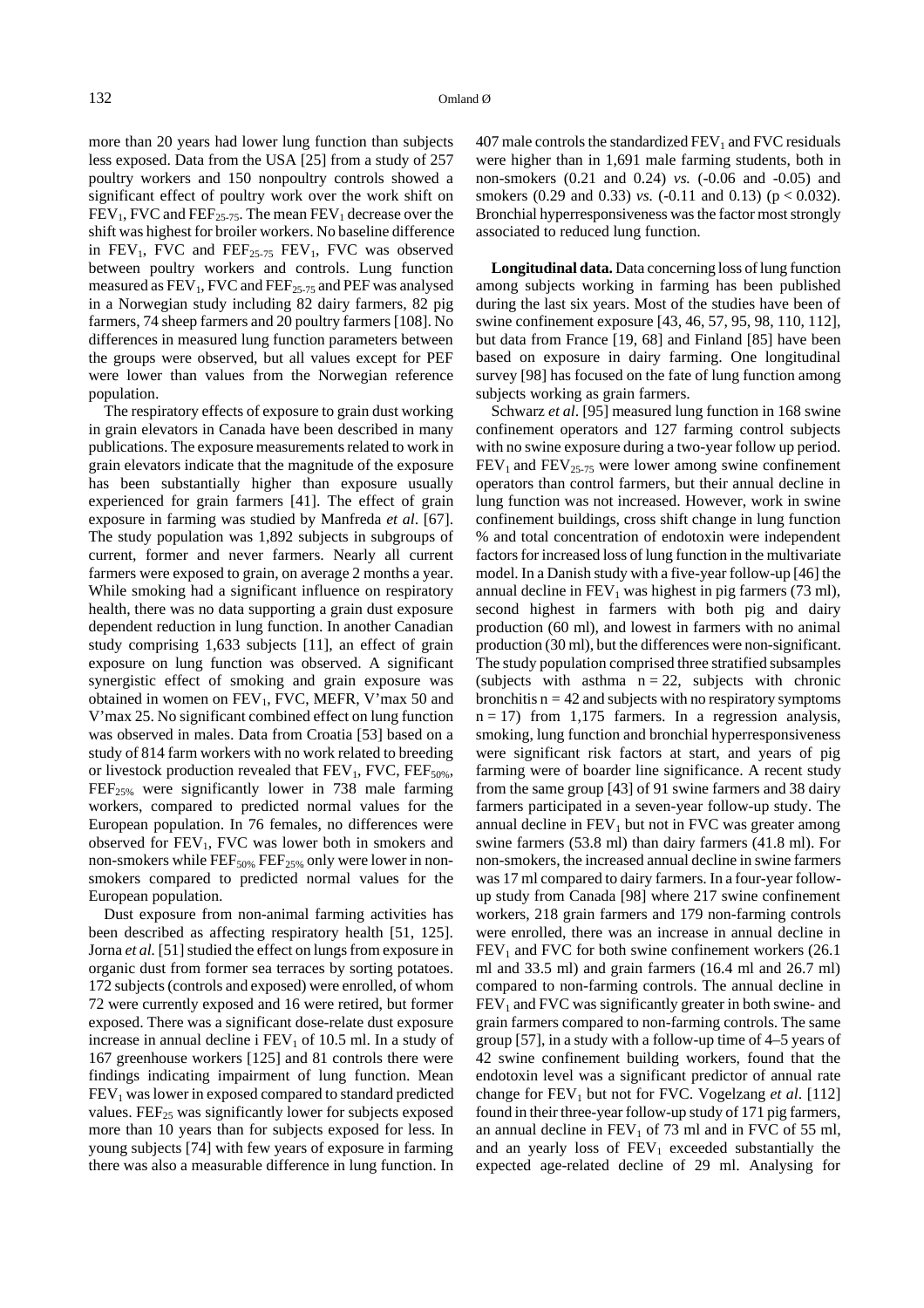occupational risk factors for annual loss in lung function use of quaternary ammonium compounds (additional 43 ml) as disinfectants and the use of an automated dry feed system (additional 28 ml) were associated with increased loss in  $FEV<sub>1</sub>$ . Exposure data from the same study population [110] found a significant association between endotoxin exposure and annual decline in  $FEV<sub>1</sub>$ . A factor two increase in exposure was associated with an extra annual decline of 19 ml in  $FEV<sub>1</sub>$ . In a six-year follow-up study of 194 French dairy farmers and 155 non-farming controls [19], the annual decline in lung function was non-significantly higher in dairy farmers (FEV<sub>1</sub> 32.8 ml, VC 43.1 ml) compared to controls (FEV<sub>1</sub> 30 ml, VC 37.9 ml). Among male subjects aged 45 years or more, dairy farming was associated with accelerated loss in VC and  $FEV_1$ . The same group [68] studied the effect on lung function of drying fodder among dairy farmers in 113 barn drying farmers and 231 traditionally drying farmers in a five-year follow-up study. No effect on annual decline in lung function was observed from drying fodder. To study the effect of indoor feeding of cattle in Finland [85], a six-month longitudinal study was performed involving healthy non-smokers: 91 dairy farmers and 90 urban dwelling teachers. Significant decrease in lung function (PEF, FEV%, FVC), together with other spirometric indices were observed among dairy farmers compared to controls.

**Summary and remarks.** In eight [16, 18, 20, 29, 38, 51, 74, 121] of 12 studies on lung function involving a nonexposed control group [11, 13, 16, 18, 20, 25, 29, 38, 67, 51, 74, 121] baseline  $FEV<sub>1</sub>$  or  $FEV<sub>1</sub>/FVC$  were significantly reduced in farmers. Main occupation was swine [16, 29, 121] dairy [18, 20, 38] and potatoes [51]. No differences in lung function were observed between swine-, dairy farmers and controls [13], poultry farmers and controls [25] and between grain farmers and controls  $[67, 111]$ .  $FEV<sub>1</sub>$  was lower in farmers in two studies [124, 125] and in one study [53] FEV<sub>1</sub>, FVC, FVC<sub>50%</sub>, FEF<sub>25%</sub> were lower in farmers comparing the measured values with predicted. In two studies [73, 108]  $FEV<sub>1</sub>$  and FVC were lower in farmers than in a referent population. There was a work shift reduction in  $FEV<sub>1</sub>$  and FVC in grain farmers [67], and reduced  $FEV<sub>1</sub>/FVC$ was observed in female grain farmers who smoked [11]. These data suggest that several farming exposures might have an impact on lung function.

Data from the longitudinal studies suggest that working in swine confinement buildings increased the annual loss of  $FEV<sub>1</sub>$  by as much as 20–40 ml [43, 46, 98, 112]. Working in this environment for 20–30 years might, therefore, induce an extra loss in  $FEV_1$  of 0.4–1.2 L, leading to airway obstruction of clinical importance. Exposure to dairy- [19, 43] and grain farming [98] does not seem to influence  $FEV<sub>1</sub>$ to the same extent as exposure from tending pigs.

Smoking, lung function and bronchial hyperresponsiveness [46], together with exposures to disinfectants, automated dry feed system [25] and endotoxin [57, 110] have been described as risk factors for increased annual decline in lung function.

#### **CONCLUSION**

During the last two decades the number of studies focusing on exposure respiratory diseases and lung function in farming populations in temperate zones, have been numerous. However, several studies suffer from methodological weaknesses and findings in the studies might incorrectly contradict each other, due to heterogenity in sampling time, measurements technique, equipment, and in diagnostic criteria. These observations indicate that general conclusions should be drawn with care. Despite these limitations, some patterns in the data suggest some concluding remarks and pinpoints other fields for further research.

Working in animal housings can be associated with exposure to organic dust, bacteria, moulds, endotoxin and ammonia in concentrations which when inhaled can induce cellular and immunological responses that can result in respiratory diseases. Data suggests that working in poultry housings is associated to higher exposure to dust, both in the total and in the respirable fraction, compared to swine- or cow housings. No such patterns have been measured for moulds, while bacteria counts and ammonia measurements indicate a higher exposure in poultry housings than swineand cow housing. Data concerning exposure to endotoxin have shown great dispersion, with several series measuring concentrations high enough to induce health effects. The exposure assessments from North America seems to be higher than those from Europe, and no convincing differences in exposure to endotoxin between the different animal housings have been observed.

Of the common inhalant allergens, sensitisation to mites seems to be the most prevalent in farming populations, and in Scandinavia *Lepidoglyphus Destructor* is the most frequent species. There are signs indicating that working exposure in farming might influence the domestic area, and there might be a protective effect of being raised on a farm regarding sensitisation to common inhalant allergens and allergic diseases.

Chronic bronchitis seems to be increasing in farming populations, and longitudinal studies suggest that chronic bronchitis is a work-related disease in farmers. Data concerning asthma are less uniform, and no pattern in the data from the cross-sectional studies indicates an increased prevalence of the disease in farming populations, and findings regarding bronchial reactivity are too sparse and inconsistent to evaluate the effect of farming exposure. Several risk factors have been described for the different clinical conditions, but age is shared for all three clinical manifestations. Male gender and atopy, together with environmental exposures such as smoking, pig farming, and animal production, are common risk factors for both asthma and chronic bronchitis. Being a farmer is a risk factor for chronic bronchitis as well as for bronchial responsiveness. In both cross-sectional and longitudinal studies, atopy, smoking and swine farming have been found as risk factors for chronic bronchitis, and exposure to ammonia, wood shavings as bedding, and automatic dry feeding have been found as risk factors for bronchial responsiveness.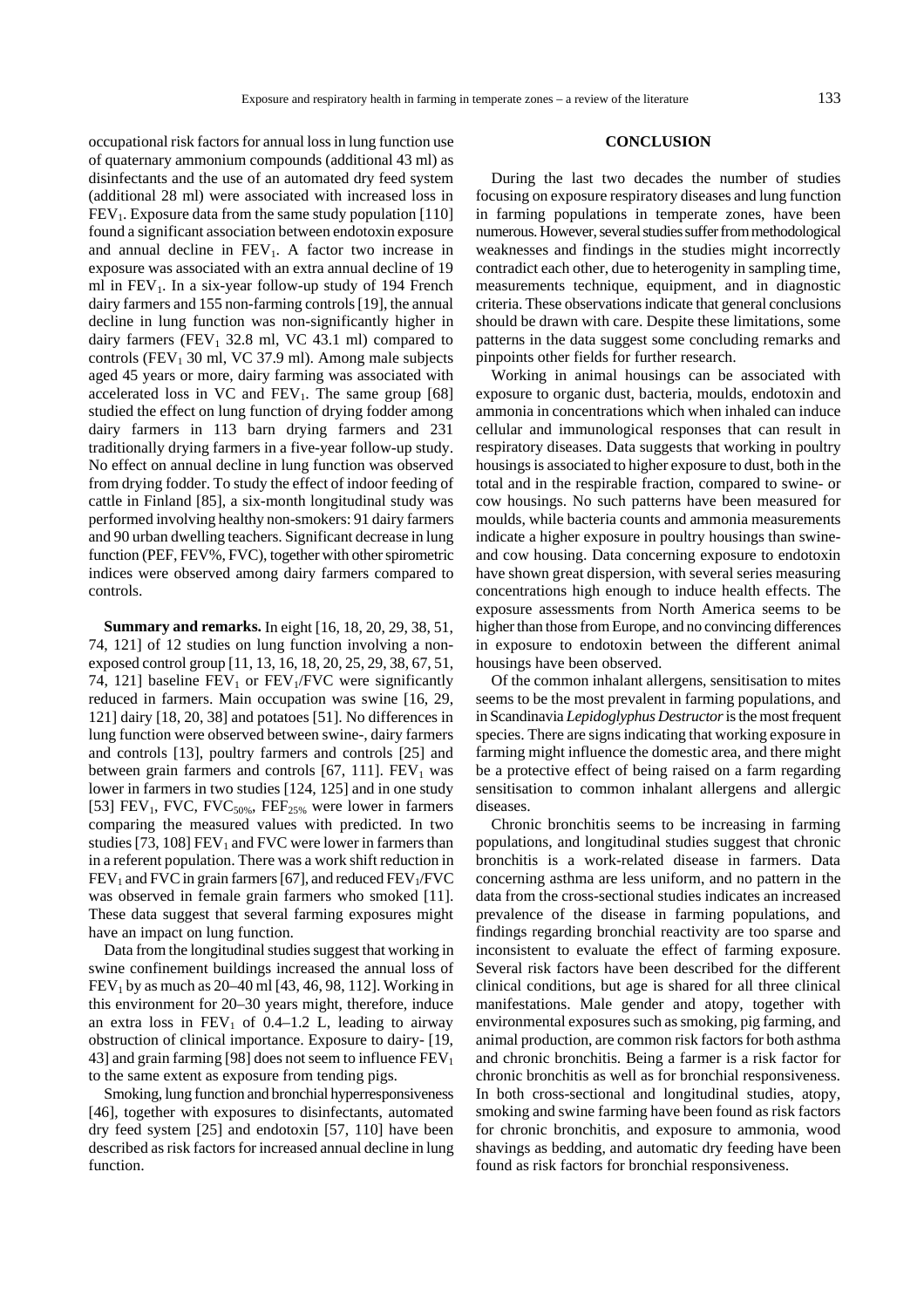Lung function measured as  $FEV<sub>1</sub>$  or  $FEV<sub>1</sub>/FVC$  seems to be reduced in farmers compared to controls, and longitudinal studies indicate an increased annual loss in  $FEV<sub>1</sub>$  in farmers, especially in pig farmers. The increased annual decline in lung function has been associated with lung function, bronchial hyperresponsiveness, together with environmental exposures, such as smoking, disinfectants, automatic dry feeding systems and endotoxin.

Few studies focusing on respiratory symptoms and lung function in farming populations have precise and accurate exposure assessments, and few studies focusing on exposure measurements inside animal houses have information on human health effects. Hence, it is difficult to establish doseresponse relationships. More studies combining measurements of exposure to the effect are needed. Realising that these studies are costly, well-constructed exposure matrices for relevant exposure ought to be tried and associated to health outcome in order to conduct more precise and exact analyses regarding association between health outcome and environmental exposure. A great challenge lies in further studies on the possible protective effect of being raised on a farm regarding sensitisation and allergic diseases, both concerning what kind of environmental components are responsible for this protective effect, and how long this effect will last. Studies analysing for this possible environmental protective effect on the annual loss in lung function will also be of considerable interest. Few studies have raised the question concerning gene environment interaction, and continuous effort in clarifying this issue will further add to the understanding of how equal exposure conditions lead to different health outcomes. Well-designed longitudinal studies in farming populations are needed with respiratory symptoms and lung function as the objective combined with good exposure assessments. Those which have been published are few, and so far none have addressed asthma.

#### **Acknowledgements**

The author wishes to thank Anna Rask-Andersen, Martin Iversen, and Torben Sigsgaard for their constructive and critical review of the manuscript.

#### **REFERENCES**

1. Amishima M, Munakata M, Ohtsuka Y, Satoh A, Takahashi T, Taguchi H, Nasuhara Y, Ohe M, Doi I, Homma Y, Kawakami Y: Dairy farmeres have increased methacholine responsiveness of sensitisation to mold antigens. *Am J Crit Care Med* 1995, **151**, 1794-1798.

2. *At-anvisning No: C.0.1. Limiting values of compounds and material*. The Danish Labor Inspection Service. Copenhagen October 2000.

3. Baur X, Degens P, Weber K: Occupational obstructive airway diseases in Germany. *Am J Ind Med* 1998, **33**, 454-462.

4. Bessette L, Boulet LP, Tremblay G, Cormier Y: Bronchial responsiveness to methacholine in swine confinement building workers. *Arch Environ Health* 1993, **48**, 73-77.

5. Blainey AD, Topping MD, Ollier S, Davies RJ: Respiratory symptoms in arable farmworkers: role of storage mites. *Thorax* 1988, **43**, 697-702.

6. Bohadana AB, Teculescu DB, Megherbi SE, Pham QT: Bronchial hyperresponsiveness in farmers: Relation to respiratory symptoms, lung function, and atopy. *Lung* 1999, **177**, 191-201.

7. Braun-Fahrländer C, Gassner M, Grize L, Neu U, Sennhauser FH, Varonier HS, Vuille JC, Wüthrich B: Prevalence of hay fever and allergic sensitisation in farmer's children and their peers living in the same rural community. SCARPOL team. Swiss Study on Childhood Allergy and Respiratory Symptoms with Respect to air pollution*. Clin Exp Allergy* 1999, **29**, 28-34.

8. Bundy DS, Hazen TE: Particle-size characterisation of dust in swine confinement systems. *Am Soc Agric Eng Paper* 1973, **MC**-73-501.

9. Carvalheiro MF, Peterson Y, Rubenowitz E, Rylander R: Bronchial reactivity and work-related symptoms in farmers. *Am J Ind Med* 1995, **27**, 65-74.

10. Castellan RM, Olenchock SA, Kinsley KB, Hankinson JL: Inhaled endotoxins and decreased spirometric values. *N Engl J Med* 1987, **317**, 605-610.

11. Chen Y, Horne SL, McDuffie HH, Dosman JA: Combined effect of grain farming and smoking on lung function and the prevalence of chronic bronchitis. *Int J Epidemiol* 1991, **20**, 416-423.

12. Chinn S, Burney P, Jarvis D, Luczynska C: Variation in bronchial responsiveness in the European Respiratory Health Survey (ECRHS). *Eur Respir J* 1997, **10**, 2495-2501.

13. Choudat D, Goehen M, Korobaeff M, Boulet A, Dewitte JD, Martin MH: Respiratory symptoms and bronchial reactivity among pig and dairy farmers. *Scan J Work Environ Health* 1994, **20**, 48-54.

14. Cormier Y, Israël-Assayag E, Racine G, Duchaine C: Farming practices and the respiratory health risks of swine confinement buildings. *Eur Respir J* 2000, **15**, 560-565.

15. Cormier Y, Tremblay G, Meriaux A, Brochu G, Lavoie J: Airborne microbial contents in two types of swine confinement buildings in Quebec. *Am Ind Hyg Assoc J* 1990, **51**, 304-309.

16. Cormiers Y, Boulet L-P, Bedard G, Tremblay G: Respiratory health of workers exposed to swine confinement buildings only or to both swine confinement buildings and dairy barns. *Scand J Work Environ Health* 1991, **17**, 269-275.

17. Cuthbert OD, Jeffrey IG, McNeill HB, Wood J, Topping MD: Barn allergy among Scottish farmers. *Clin Allergy* 1984, **14**, 197-206.

18. Dalphin JC, Dubiez A, Monnet E, Gora D, Westel V, Pernet D, Polio JC, Gibey R, Laplante JJ, Depierre A: Prevalence of asthma and respiratory symptoms in dairy farmers in the French province of the Doubs. *Am J Respir Crit Care Med* 1998, **158**, 1493-1498.

19. Dalphin JJ, Maheu MF, Dussaucy A, Pernet D, Polio JC, Dubiez A, Laplante JJ, Depierre A: Six year longitudinal study of respiratory function in dairy farmeres in the Doubs province. *Eur Respir J* 1998, **11**, 1287-1293.

20. Dalphin JC, Bildstein F, Pernet D, Dubiez A, Depierre A: Prevalence of chronic bronchitis and respiratory function in a group of dairy farmers in the French Doubs province. *Chest* 1989, **95**, 1244-1247.

21. Dalphin JC, Debieuvre D, Pernet D, Maheu J, Polio JC, Toson A, Dubiez A, Monnet E, Laplante JJ, Depierre A: Prevalence and risk factors for chronic bronchitis and farmer's lung in French dairy farming. *Br J Ind Med* 1993, **50**, 941-944.

22. Danuser B, Weber C, Künzli N, Schindler C, Nowak D: Respiratory symptoms in Swiss farmers: An epidemiological study of risk factors. *Am J Ind Med* 2001, **39**, 410-418.

23. Donham KJ, Cumro D, Reynolds SJ, Merchant JA: Dose-response relationships between occupational aerosols exposures and cross-shift declines of lung function in poultry workers: Recommendations for exposure limits *JOEM* 2000, **42**, 260-269.

24. Donham KJ: Association of environmental air contaminants with disease and productivity in swine. *Am J Vet Res* 1991, **52**, 1723-1730.

25. Donham K, Leistikow B, Merchant J, Leonard S: Assessment of U.S. poultry worker respiratory risk. *Am J Ind Med* 1990, **17**, 73-74.

26. Donham KJ, Haglind P, Peterson Y, Rylander R, Belin L: Environmental and health studies of farm workers in Swedish swine confinement buildings. *Br J Ind Med* 1989, **46**, 31-37.

27. Donham KJ, Popendorf WJ: Ambient levels of selected gases inside swine confinement buildings. *Am Ind Hyg Assoc J* 1985, **46**, 658-661.

28. Donham KJ, Reynolds SJ, Witten P, Merchant JA, Burmeister L, Popendorf WJ: Respiratory dysfunction in swine production facility workers: Dose-response relationships of environmental exposures and pulmonary function. *Am J Ind Med* 1995, **27**, 405-418.

29. Dosman JA, Graham BL, Hall D, Pahwa P, McDuffie HH, Lucewicz M, To T: Respiratory symptoms and alterations in pulmonary function tests in swine producers in Saskatchewan: results of a survey of farmers. *J Occup Med* 1988, **30**, 715-720.

30. Douwes J, Heederik D: Epidemiologic investigations of endotoxins. *Int J Occup Environ Health* 1997, **Suppl. 3**, S26-S31.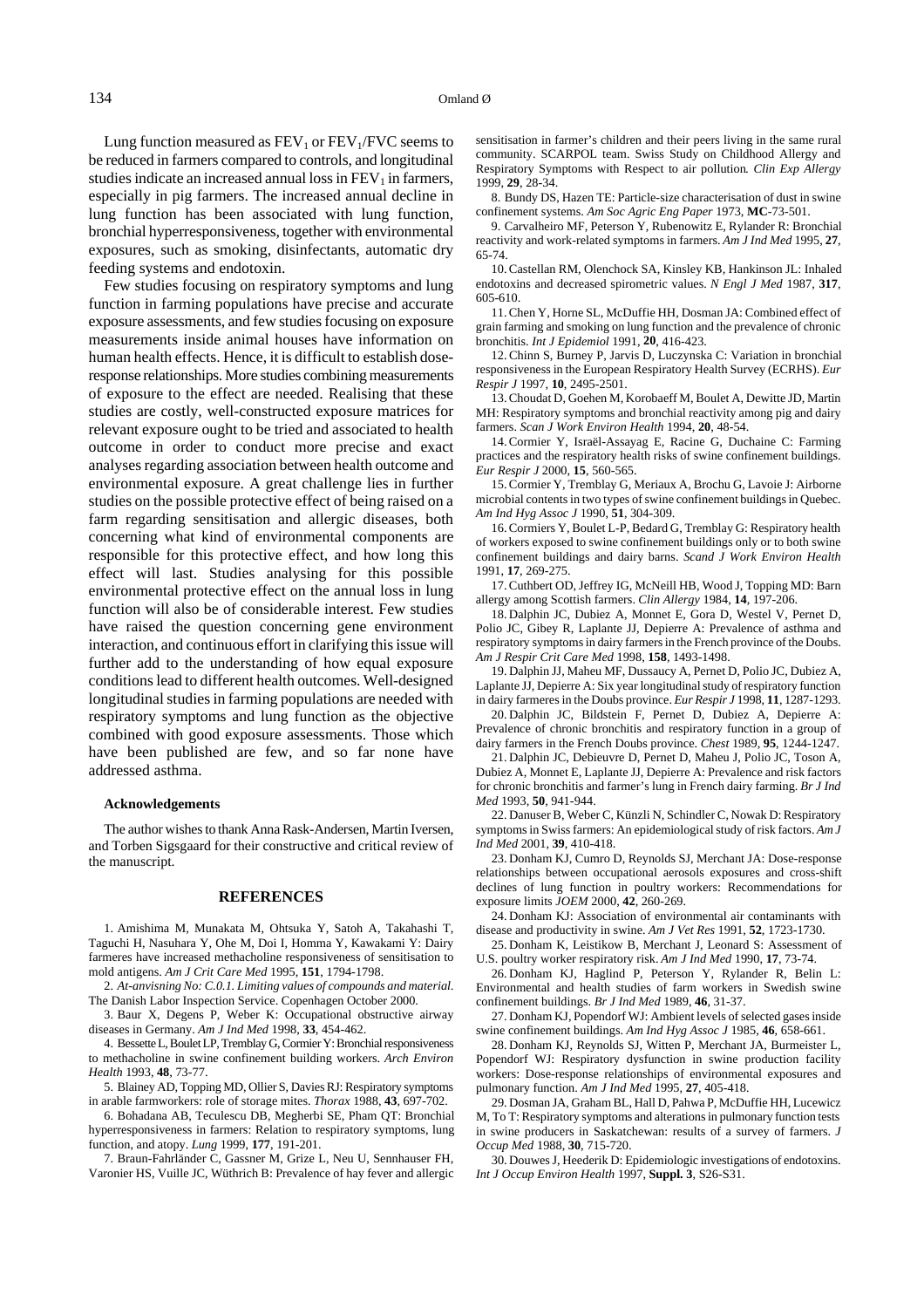31. Downs SH, Marks GB, Mitakakis TZ, Leuppi LD, Car NG, Peat JK: Having lived on a farm and protection against allergic diseases in Australia. *Clin Exp Allergy* 2001, **31**, 570-575.

32. Ernst P, Cormier Y: Relative scarcity of asthma and atopy among adolescents raised on a farm. *AmJ Respir Crit Care Med* 2000, **161**, 1563-1566.

33. Groot Koerkamp PWG, Metz JHM, Uenk GH, Phillips VR, Holden MR, Sneath RW, Short JL, White RP, Hartung J, Seedorf J, Schröder M, Linkert KH, Pedersen S, Takai H, Johnsen JO Wathes CM: Concentrations and emissions of ammonia in livestock buildings in Northern Europe. *J Agric Eng Res* 1998, **70**, 79-95.

34. Hage-Hamsten M van, Johansson SGO, Höglund S, Tüll P, Wirén A, Zetterström O: Storage mites allergy is common in farming population. *Clin Allergy* 1985, **15**, 555-564.

35. Hage-Hamsten M van, Johansson E, Wirén A, Johansson SGO: Storage mites dominate the fauna in Swedish barn dust. *Allergy* 1991, **46**, 142-146.

36. Hage-Hamsten M van, Johansson SGO, Zetterström O: Predominance of mite allergy over allergy to pollens and animal danders in farming population. *Clin Allergy* 1987, **17**, 417-423.

37. Heederik D, Brouwer R, Biersteker K, Boleij JSM: Relationship of airborne endotoxin and bacteria levels in pig farms with the lung function and respiratory symptoms of farmers. *Int Arch Occup Environ Health* 1991, **62**, 595-601.

38. Heller RF, Hayward DM, Farebrother MTB: Lung function of farmers in England and Wales. *Thorax* 1986, **41**, 117-121.

39. Hinze S, Bergmann K-C, Løvenstein H, Hansen GN: Cow hair allergen (Bos d2) content in house dust: correlation with sensitisation in farmers with cow hair asthma. *Int Arch Allergy Immunol* 1997, **112**, 231-237.

40. Huovinen E, Kaprio J, Laitinen LA, Koskenvuo M: Incidence and prevalence of asthma among adult Finnish men and women of the Finnish twin cohort from 1975 to 1990, and their relation to hay fever and chronic bronchitis. *Chest* 1999, **115**, 928-936.

41. Hurts TS. Dosman JA: Characterization of health effects of grain dust exposures. *Am J Ind Med* 1990, **17**, 27-32.

42. Husman K, Koskenvuo M, Kaprio J, Terho EO, Vohlonen I: Role of environment in the development of chronic bronchitis. *Eur J Respir Dis*  1987, **71**(**Suppl. 152**), 57-63.

43. Iversen M, Dahl R: Working in swine-confinement buildings causes an accelerated decline in lung  $FEV<sub>1</sub>$ : a 7-yr follow-up of Danish farmeres. *Eur Resir J* 2000, **16**, 404-408.

44. Iversen M, Dahl R, Jensen EJ, Korsgaard J: Lung function and bronchial reactivity in farmers. *Thorax* 1989, **44**, 645-649.

45. Iversen M, Pedersen B: The prevalence of allergy in Danish farmers. *Allergy* 1990, 45, 347-353.

46. Iversen M, Bronk O, Dahl R: Lung function in a five-years followup study of farmeres. *Ann Agric Environ Med* 1994, **1**, 39-43.

47. Iversen M, Korsgaard J, Hallas T, Dahl R: Mite allergy and exposure to storage mites and house dust mites in farmers. *Clin Exp Allergy* 1990, **20**, 211-219.

48. Iversen M, Pedersen B: Relation between respiratory symptoms, type of farming, and lung function disorders in farmers. *Thorax* 1990, **45**, 919-923.

49. Iversen M, Dahl R, Korsgaard J, Hallas T, Jensen EJ: Respiratory symptoms in Danish farmers: an epidemiological study of risk factors. *Thorax* 1988, **43**, 872-877.

50. Jacobs RR: Airborne endotoxins: an association with occupational lung disease. *Appl Ind Hyg* 1989, **4**, 50-56.

51. Jorna TH, Borm PJ, Koiter DD, Slangen JJ, Henderson PT, Wouters EF: Respiratory effect and serum type III procollagen in potato sorters exposed to diatomaceous earth. *Int Arch Occup Environ Health* 1994, **66**, 217-222.

52. Karjalainen A, Kurppa K, Virtanen S, Keskinen H, Nordman H: Incidence of occupational asthma by occupation and industry in Finland. *Am J Ind Med* 2000, **37**, 451-458.

53. Kern J, Mustajbegovic J, Schachter EN, Zuskin E, Vrcic-Keglevic M, Ebling Z, Senta A: Respiratory findings in farm-workers. *JOEM* 2001, **43**, 905-913

54. Kilpelainen M, Terho EO, Helenius H, Koskenvuo M: Farm environment in childhood prevents the development of allergies. *Clin Exp Allergy* 2000, **30**, 201-208.

55. Kimbell-Dunn MR, Fishwick RD, Bradshaw L, Erkinjuntti-Pekkanen R, Pearce N: Work-related respiratory symptoms in New Zealand farmers. *Am J Ind Med* 2001, **39**, 292-300.

56. Kimbell-Dunn M, Bradshaw L, Slater T, Erkinjuntti-Pekkanen R, Fishwick D, Pearce N: Asthma and allergy in New Zealand farmers. *Am J Ind Med* 1999, **35**, 51-57.

57. Kirychuk S, Senthilselvan A, Dosman JA, Zhou C, Barber EM, Rodes CS, Hurst TS: Predictors of longitudinal changes in pulmonary function among swine confinement workers. *Can Respir J* 1998, **5**, 472-478.

58. Klintberg B, Berglund N, Lilja G, Wickman M, van Hage-Hamsten M: Fewer allergic respiratory disorders among farmer' children in a closed birth cohort from Sweden. *Eur Respir J* 2001, **17**, 1151-1157.

59. Kogevinas M, Antó JM, Sunyer J, Tobias A, Kromhout H, Burney P: Occupational asthma in Europe and other industrialised areas: a populationbased study. European Community Respiratory Health Survey Study Group. *Lancet* 1999, **353**, 1750-1754.

60. Kronquist M, Johansson E, Pershagen G, Johansson SG, Hage-Hamsten M van: Risk factors associated with asthma and rhinoconjunctivitis among Swedish farmers. *Allergy* 1999, **54**, 1142-1149.

61. Kronquist M, Johansson E, Pershagen G, Johansson SGO, Hage-Hamsten M van: Increasing prevalence of asthma over 12 years among dairy farmers on Gotland Sweden: storage mites remain dominant allergen. *Clin Exp Allergy* 1999, **29**, 35-41.

62. Kullman GJ, Thorne PS, Waldron PF, Marx JJ, Ault B, Lewis DM, Siegel PD, Olenchock SA, Merchant JA: Organic dust exposures from work in dairy barns. *Am Ind Hyg Assoc J* 1998, **59**, 403-413.

63. Langhammer A, Johnsen R, Holmen J, Gulsvig A, Bjermer L: Cigarette smoking gives more respiratory symptoms among women than among men. The Nord-Trondelag Health Study (HUNT). *J Epidemiol Community Health* 2000, **54**, 917-922.

64. Larsson K, Eklund A, Malmberg P, Belin L: Alterations in bronchioalveolar lavage but not in lung function and bronchial swine confinement workers. *Chest* 1992, **101**, 767-774.

65. Louhelainen K, Kangas J, Husman K, Terho EO: Total concentration of dust in the air during farm work. *Eur J Respir Dis*, 1987, **71**(**Suppl. 152**), 73-79.

66. Malmberg P, Rask-Andersen A, Høglund S, Kolmodin-Hedman B, Guernsey JR: Incidence of organic dust toxic syndrome and allergic alveolitis in Swedish farmers. *Int Arch Allergy Appl Immunol* 1988, **87**, 47-54.

67. Manfreda J, Cheang M, Warren CP: Chronic respiratory disorders related to farming and exposure to grain dust in a rural adult community. *Am J Ind Med* 1989, **15**, 7-19.

68. Mauny F, Polio JC, Monnet E, Pernet D, Laplante JJ, Depierre A, Dalphin JC: Longitudinal study of respiratory health in dairy farmers: Influence of artificial barn fodder drying. *Eur Respir J.* 1997, **10**, 2522-2528.

69. Melbostad E, Eduard W, Magnus P: Determinants of asthma in a farming population. *Scand J Work Environ Health* 1998, **24**, 262-269.

70. Melbostad E, Eduard W, Magnus P: Chronic bronchitis in farmers. *Scand J Work Environ Health* 1997, **23**, 271-280.

71. Monso E, Magarolas R, Radon K, Danuser B, Iversen M, Weber C, Opravil U, Dunham KJ, Nowak D: Respiratory symptoms of obstructive lung disease in European crop farmers. *Am J Respir Crit Care Med* 2000, **162**, 1246-1250.

72. Montnemery P, Adelroth E, Heuman K, Johannisson A, Johansson SA, Lindholm LH, Lundback B, Loftdahl CG: Prevalence of obstructive lung diseases and respiratory symptoms in southern Sweden. *Respir Med* 1998, **92**, 1337-1345.

73. Mustajbegovic J, Zuskin E, Schachter EN, Kern J, Vrcic-Keglevic M, Vitale K, Ebling Z: Respiratory findings in livestock farm-workers. *JOEM* 2001, **43**, 576-584

74. Omland Ø, Sigsgaard T, Hjort C, Pedersen OF, Miller MR: Lung status in young Danish rurals: the effect of farming exposure on asthmalike symptoms and lung function. *Eur Respir J* 1999, **13**, 31-37.

75. Pahl OJ, Phillips VR, Lacey J, Hartung J, Wathes CM: Validation of novel bioaerosol sampler with automatic plate exchange. *J Aerosol Sci* 1997, **28**, 427-435.

76. Pallasaho P, Lundback B, Laspa SL, Jonsson E, Kotaniemi J, Sovijarvi AR, Laitinen LA: Increasing prevalence of asthma but not of chronic bronchitis in Finland? Report from The FinEsS-Helsinki Study. *Respir Med* 1999, **93**, 798-809.

77. Pekkanen J, Xu B, Jarvelin MR: Gestational age and occurence of atopy at age 31- a prospective cohort study from Finland. *Clin Exp Allergy* 2001, **31**, 95-102.

78. Portengen L, Sigsgaard T, Omland Ø, Hjort C, Doekes G: Low prevalence of common atopy in young Danish farmers, association with both farm childhood and a present working life as a farmer. *Clin Exp Allergy* 2002, **32**, 247-253.

79. Preller L, Heederik D, Kromhout H, Boleij JSM, Tielen MJM: Determinants of dust and endotoxin exposure of pig farmers: Development of a control strategy using empirical modelling. *Ann Occup Hyg* 1995, **39**, 545-557.